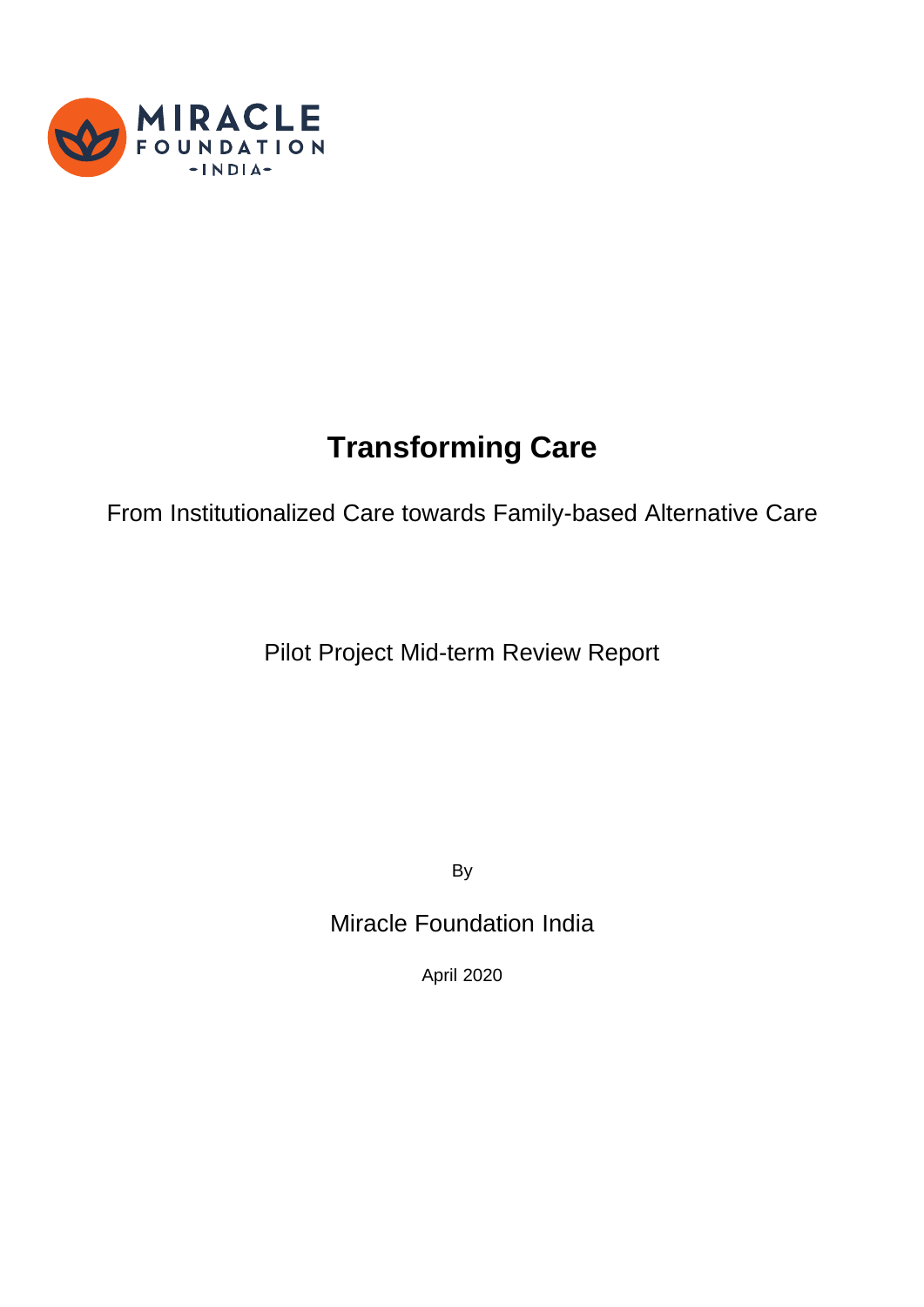# **Mid-term Review (MTR) for the Pilot Project with Miracle Foundation India's partner CCIs – from institutionalized care towards family-based alternative care**

## **Background:**

*What we know.* Children thrive when they grow up in families surrounded by love, support and security. Most families would not leave their children behind in Child Care Institutions (CCIs) if they had been provided with the right support to care for their children. Juvenile Justice Act, United Nations Convention on the Rights of the Child (UNCRC), UN Guidelines for Alternative Care of Children & UNICEF all support Family Based -Alternative Careand also believe that CCIs should be the last resort & reunification begins when a child enters an institution.

In light of the above, In March 2019 Miracle Foundation collaborated with 2 CCI/ children home (PILOT CCIs): Gokul Balika Ashram for girls – Matrumandir (Devrukh - Ratnagiri, Maharashtra) & AARAMBH Boys home (Indore, Madhya Pradesh) to create a replicable model for other CCIs to effectively implement Family Based- Alternative Care through systemic change by engaging multiple stakeholders. This Project is a 2 Year project (Year 1: March 2019 – April 2020, Year 2: April 2020 – March 2021). **There are 4 key areas that the Pilot Project focuses on:**

- 1. Creating a model for other CCIs by putting together learnings & best practices
- 2. Showcase a true transformation by incorporating family-based care into the CCI model
- 3. Strengthening the processes, developing steps for systemic change & gather data for comparative analysis(supporting children in a CCI vs. in a family)
- 4. Engage government & non-government agencies to promote Family-based Alternative Care (F-BAC) for creating sustainable impact

*Internal Mid Term Review* **(MTR)** was conducted after completion of Year 1 of the project to:

- 1. Ascertain that the planned pilot project activities were still coherent with the planned timeline, were relevant & useful to the key stakeholders
- 2. Also provide an opportunity to make modifications & ensure achievement of indicators from the Evolving Plan (Annexure 1) - a broad plan highlighting major activities within the lifetime of the project.
- 3.

*Source of Data collection for MTR* included stakeholder reflection through a survey questionnaire with Miracle Foundation's management & implementation team, CCI management & implementation team, government stakeholders & interviews with children and families who are in process of placement & those who are already placed in year 1 to gauge the effectiveness of the transition process (Annexure 2).

Other sources of data collection included reviewing monthly activity reports by CCIs, Miracle program mentoring reports, pilot fortnightly call minutes, monthly meeting with CFO minutes, quarterly pilot goals - metrics, monthly highlevel updates to sr. management & evolving plan.

## *Key Accomplishments for Pilot Project:*

• *Strengthened F-BAC related processes in the CCIs:* The first year w a s targeted to develop the why andhow of the F-BAC for the CCI team and strengthen the processes for effective placement. There were a few setbacks regarding the placements at the onset which included mass reunification at Gokul with 10 girls reunified without fully following the case management process; however, the team took it as a learning and became better equipped to handle such situations. Both CCI teams had a strong understanding on the 5 steps of transformation process<sup>1</sup>

<sup>&</sup>lt;sup>1</sup> The concept of CCIs five steps of transformation is sourced from the work of Hope and Homes for Children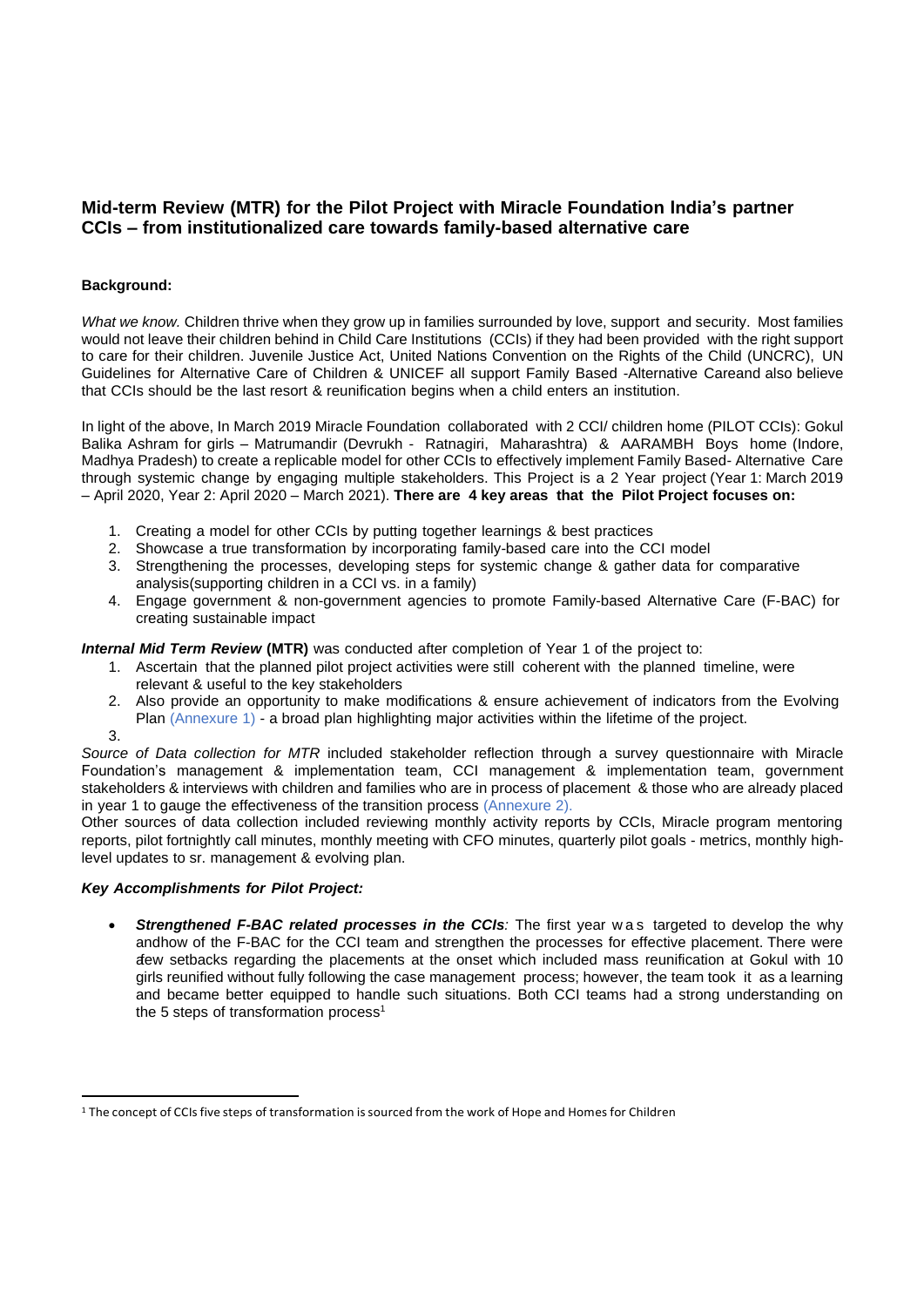- *Increased commitment to focus on gatekeeping***:** AARAMBH was not taking any new admissions since inception of the pilot project. Also, Gokul agreed not to admit any more children unless ordered by Child Welfare Committee (CWC) while ensuring other F-BAC options are optimally explored
- *Effective Case Management Process***:** Since case management process was introduced & case management tracker tool was implemented, the CCI team was able to follow it effectively and track individual status of each child in CCI, on a central document and in real-time. This tool was instrumental in better planning of home visits & assessments while making efforts for children and family's linkages to resources in the community
- *Supporting learning for program improvement through Monitoring & Evaluation Tools*: The pilots were the first project of its kind, developing the monitoring tools was helpful to quantify the attainment of program goals. The evaluation tools such as the evolving plan, monthly pilot report & quarterly metrics – goals proved effective as it promoted up-front thinking and planning to determine exactly what would be monitored on an on-going basis and what would be evaluated from time-to-time, how often these activities would take place, and who would be responsible for what functions.
- *Successful Learning Exchange Workshops on F-BAC with government and non-government agencies:* An important focus area for the project was engagement with other key stakeholders. Learning Exchange workshop created an effective platform for future scope of working together to support children moving into family placements. CCI team took ownership of the workshop with Miracle Foundation's support. The district child protects machineries also collaborated as partners for the workshops.
- *Exposure and Cross-visits among the selected pilot CCIs and other partner CCIs:* Sharing experiences of F-BAC journey on successes & challenges with other CCI leaders helped the pilot CCIteam become ambassadors of change with not only showcasing the learnings & best practices related to F-BAC work in pilot CCIs but also helping develop growth mind-set for other partner CCIs
- *Structured child and family preparation work for effective transition to F-BAC:* This has proved to be an effective model with great utilization of the resources such as Mental Health Resource Person (MHRP) AKA trained counsellors and other community support to ensure that the family and child feel supported after children were sent back to family from AARAMBH. For Gokul the MHRP appointment was towards end of the year hence not much intervention in this area. Refer to Annexure 2 for understanding the impact of preparation for effective transition
- *Effective utilisation of the assessment tools:* Assessment tools including Individual Care plans (ICPs), Social Investigation Reports (SIRs), Thrive Scale™ marked as success in planning placement and are appreciated by external government and non-government agencies. Also, Strategic Review proved to be an effective exercise for the CCIs to learn about the trend of overall admission and reunification data in their CCIs and identify services needed for current children to prevent further admissions while planning future interventions
- *Efficacious learning ground for other projects* for creating & testing out the tools and implementing Miracle Foundation's methodology on the ground. Pilots still fit very much with not only Miracle Foundation's, but India states and UNICEF's goals to reduce the need for institutional care

| <b>Number of Children</b>      | Gokul       | Aarambh      |
|--------------------------------|-------------|--------------|
| Baseline - At CCI*             | 18 children | 35 children* |
| At the time of mid-term review | 10 children | 33 children  |
| Assessment Phase               |             | 24           |

## *Our Impact Numbers:*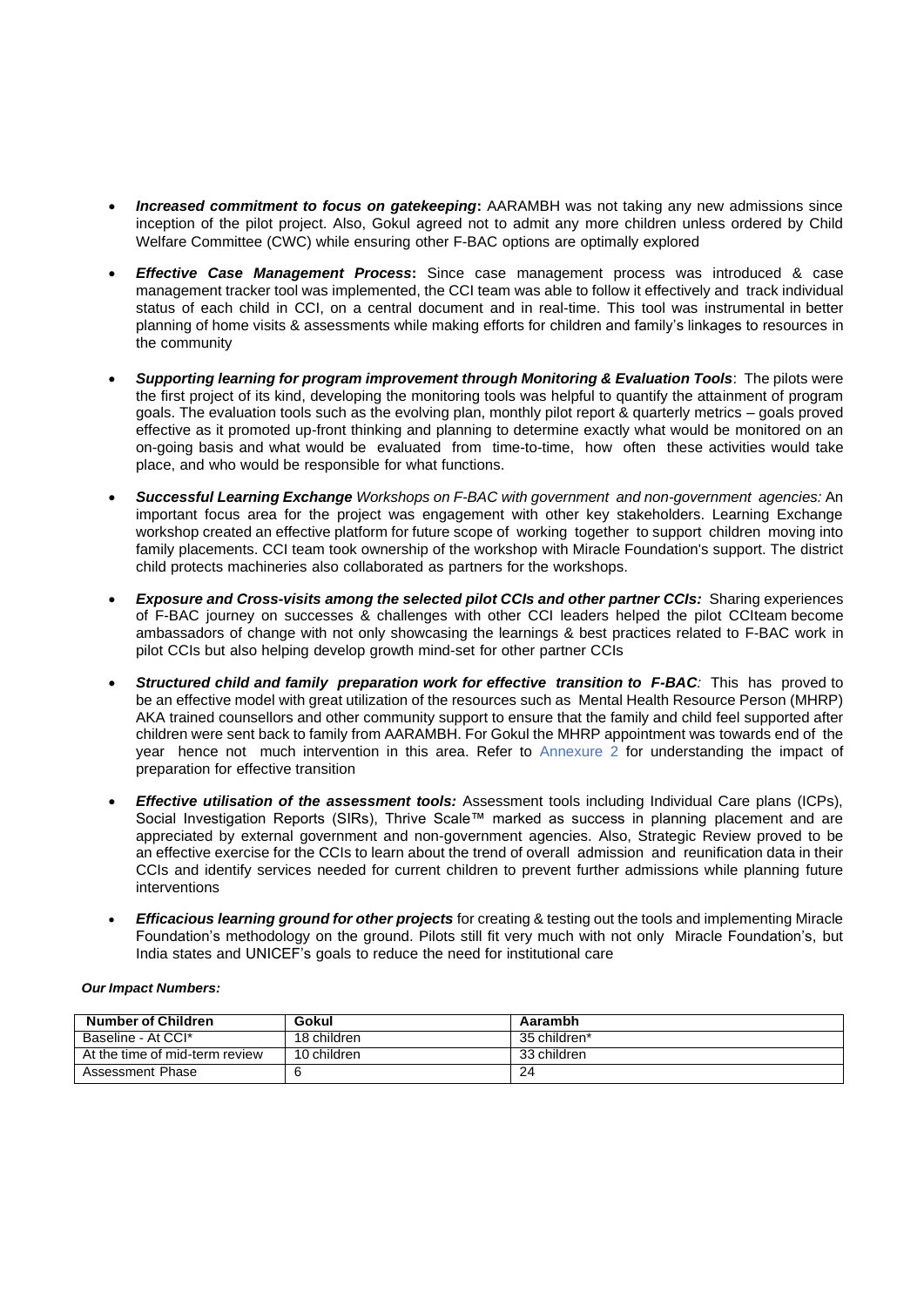| Preparation Process as of<br>March 2020 (status of children<br>at different stages of case<br>management process)<br>Planning Stage*<br>٠<br>Implementation Stage*<br>$\bullet$ | 4<br>0                                                                         | 10<br>4                                                  |
|---------------------------------------------------------------------------------------------------------------------------------------------------------------------------------|--------------------------------------------------------------------------------|----------------------------------------------------------|
| Follow Up/Evaluate Stage                                                                                                                                                        | 13 Children<br>1 appointed as staff in<br>CCI<br>1 child in After Care<br>home | 3 Children                                               |
| <b>New Admissions</b>                                                                                                                                                           | 1 (Short Term placement in Jan<br>2020 child was reunified in Feb<br>2020)     | 0 - The CCI is committed to no new admissions            |
| <b>CCI Thrive Scale Score</b>                                                                                                                                                   | 83% Feb 2019<br>88% Feb 2020                                                   | 89% Dec 2018<br>89% Jan 2020                             |
| Right #1 (Right to Family) Score                                                                                                                                                | 76% Feb 2019 before expansion<br>of Right 1<br>69% Feb 2020                    | 64% Dec 2018 before expansion of Right 1<br>52% Jan 2020 |
| Children in Other Forms of<br><b>Family Placement</b>                                                                                                                           | Reunification: 8<br>Kinship:1<br>Independent Living: 3<br>After Care: 1        | Reunification: 2*<br>Kinship:1                           |

*\*Explanation:*

*Baseline at CCI:*

- For Gokul: There were 18 girls in the CCI when we first started with Pilots, at the initial stage there were mass reunification of 10 girls due to CWC orders without proper pre-work. That is why it doesn't line up exactly with current # of girls at the CCI & those followed-up. There were 2 new admissions (sibling) in Year 1 happened post CCI follow up during the family survey of reunified children, when family directly approached the CWC for admission
- AARAMBH:
	- o Out of 35 boys only 2 kids reunified including 1 under kinship care. Both reunifications done with proper steps followed including preparation for transition & post placement follow up and support. 1 child's case (Reunified in 2017) reopened due to concerns about health and education identified post CCI follow up during the family survey of reunified children.
	- o \*Note: in June 202032 Children went back to their family homes during COVID lockdown due to the state government guidelines. The CCI continues to follow up with all 32 children & families on fortnightly basis.

*Preparation Process as of April 2020*

• Planning Stage – Children identified for placement in families & alternative care

- o Gokul:
	- Reunification plan: 2 children
	- Kinship Care: 1 child
	- Independent Living Plan: 1 Child
	- o AARAMBH:
		- Reunification plan: 7 children
		- Kinship Care: 3 children
- Implementation Stage: Children in process of transition
	- o AARAMBH:
		- Reunification plan: 2 children
		- Independent Living Plan: 2 Children (Siblings)

## *Challenges - Areas of Opportunity:*

- *Struggle in staff recruitment and retention:* The staffing plan for both CCIs was developed at a later stage in June 2019 after identifying the need for special position for F-BAC initiatives. Also, there was high turnover in CCI staff & difficulty in recruitment:
	- o Especially for new positions of the Program Officer F-BAC (PO), difficulty in recruiting put lot of pressure on existing staff to meet timelines and implementing tools. Since April 2020, AARAMBH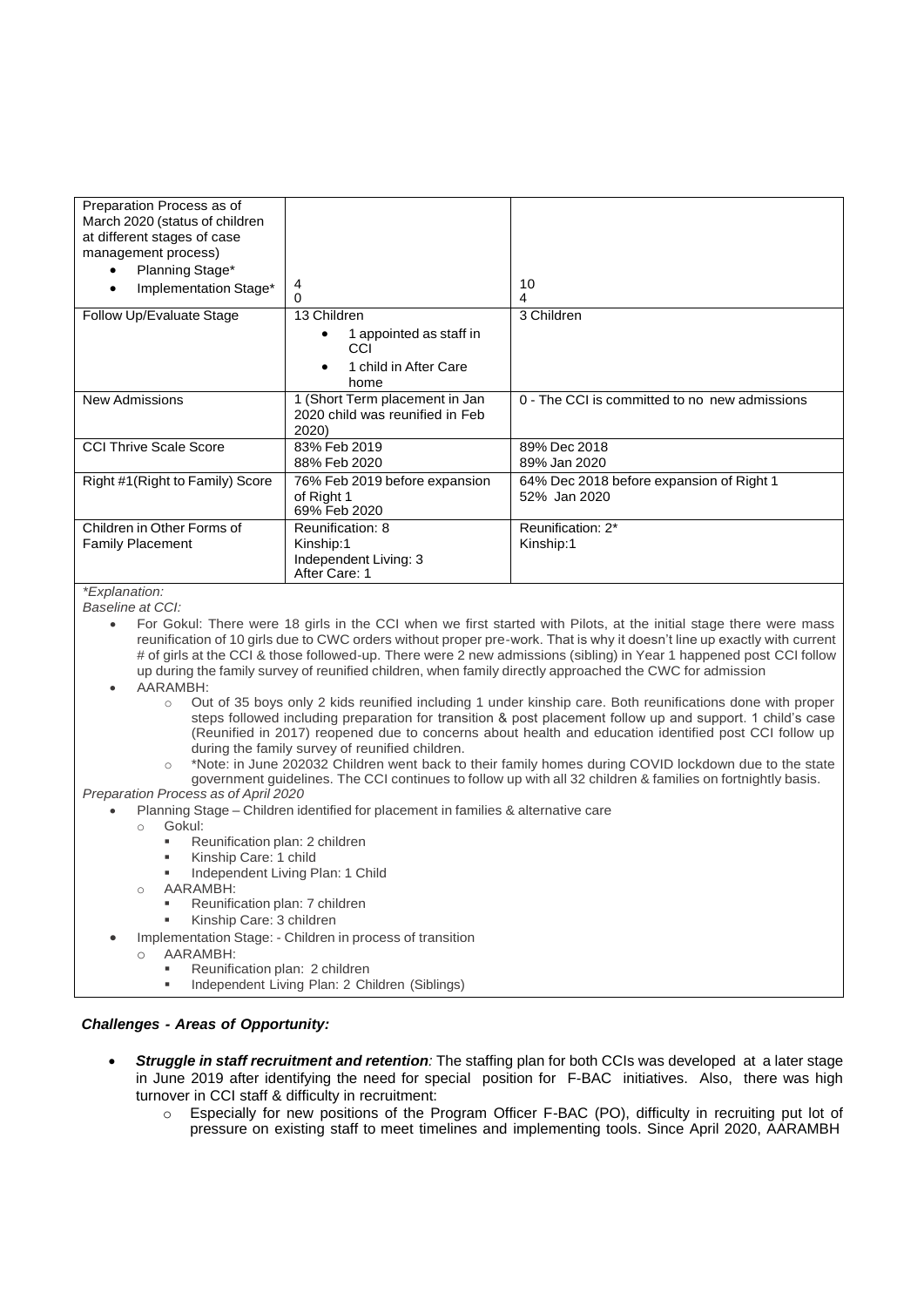was fully staffed with PO & Community Outreach Worker (ORW) on-board. At the time of mid- term review, Gokul had vacancies for in-charge position, direct caregiver staff and PO Position. It also took some time for Gokul Management to come on-board with the proposed staffing strategy

- *Slow process for building understanding of CCI team on F-BAC processes & utilising tools - initially time consuming:* It took lot of time to build understanding of CCI team on the use of new tools & developing analytical approach. The CCI team during their survey for MTR rated the effectiveness of F- BAC training curriculum as mostly positive with some area to improve their understanding refer Annexure3 for details.
- *Challenges in Mindset shift of the families towards F-BAC process:* Despite having parents' meetings which were organised by CCI to build families understanding on importance of F-BAC, therewere many families/ parents who were not ready for family placement & needed continued engagement efforts which included one-one discussion with parents/more follow ups on parent meetings etc. Some key reasons identified during the assessments & discussions for lack of readiness of parents included lack of preparedness for the change – children had been in CCI for long, and families were comfortable with this arrangement, other factors included - livelihood, lack of education opportunities for children in native places & poor social and family relationships/support.
- *Under-utilisation of networking practices and creating resource linkages*: Resource Mapping an important tool, was underutilized by both the CCIs. At the time of MTR, AARAMBH was taking efforts to establish linkages of resources in the community and connect needy families to the same. The case management tracker tool was revised so the schemes could be made more relevant and child specific. Recommendations were made for Gokul to utilise support of other agencies like ChildLine however this continued to be an area of concern with Gokul.
- *Documentation Challenges:* Documentation was a big challenge for both CCIs for various reasons which included lack of adequate staffing, insufficient visits (pre/post) placement due to lack of planning &lack of ability of the staff to capture finding in the assessment reports (for Gokul)
- *Limited engagement with other government & Non-Government Stakeholders*: The workshops were great initiative however taking next steps in-terms of planned activities including formation of working groups and steering committee was delayed.
- *Need to develop clarity of future 'vision:***'** AARAMBH's CFO by virtue of his firm belief in the need for familybased care, backed by good knowledge, understanding of the child protection sphere in the state, could foresee their future work in prevention of child separation. family strengthening in communities. However, CCI leadership at Gokul needed to explore and develop clarity for the same. Miracle Foundation facilitated understanding both the CCIs through the envisioning exercise

## *Lessons Learnt - Suggestions for Improvement:*

- *Re-evaluating the evolving plan in terms of rearranging the activity flow to allow enough buffer time while implementing F-BAC roll-out plan at other partner CCIs:* This has been a very important learning whereby it would be vital to rearrange activities & timeline of the evolving plan. For example: strategic review, staffing and advocacy work to complete at the outset. Envisioning is another piece which can come in soon for other CCIs while we roll-out. This will help in developing build understanding on the common goal (CCI and Miracle have goal alignment)
- *It is important to regularly evaluate the CCI team's understanding on the F-BAC training units***:** This includes conducting refresher sessions through innovative means like: Q&A sessions, practical sessions to ensure the team was able to apply the learnings from the training unit to practice. Also, it was noted from the Pilot CCI team survey for MTR, that the team did not feel confident in understanding of adoption process & implementation of lLifebook work therapeutic tool (Refer Annexure 3). a need was felt to simplify the tool for their use, as well as make available updated training curriculum.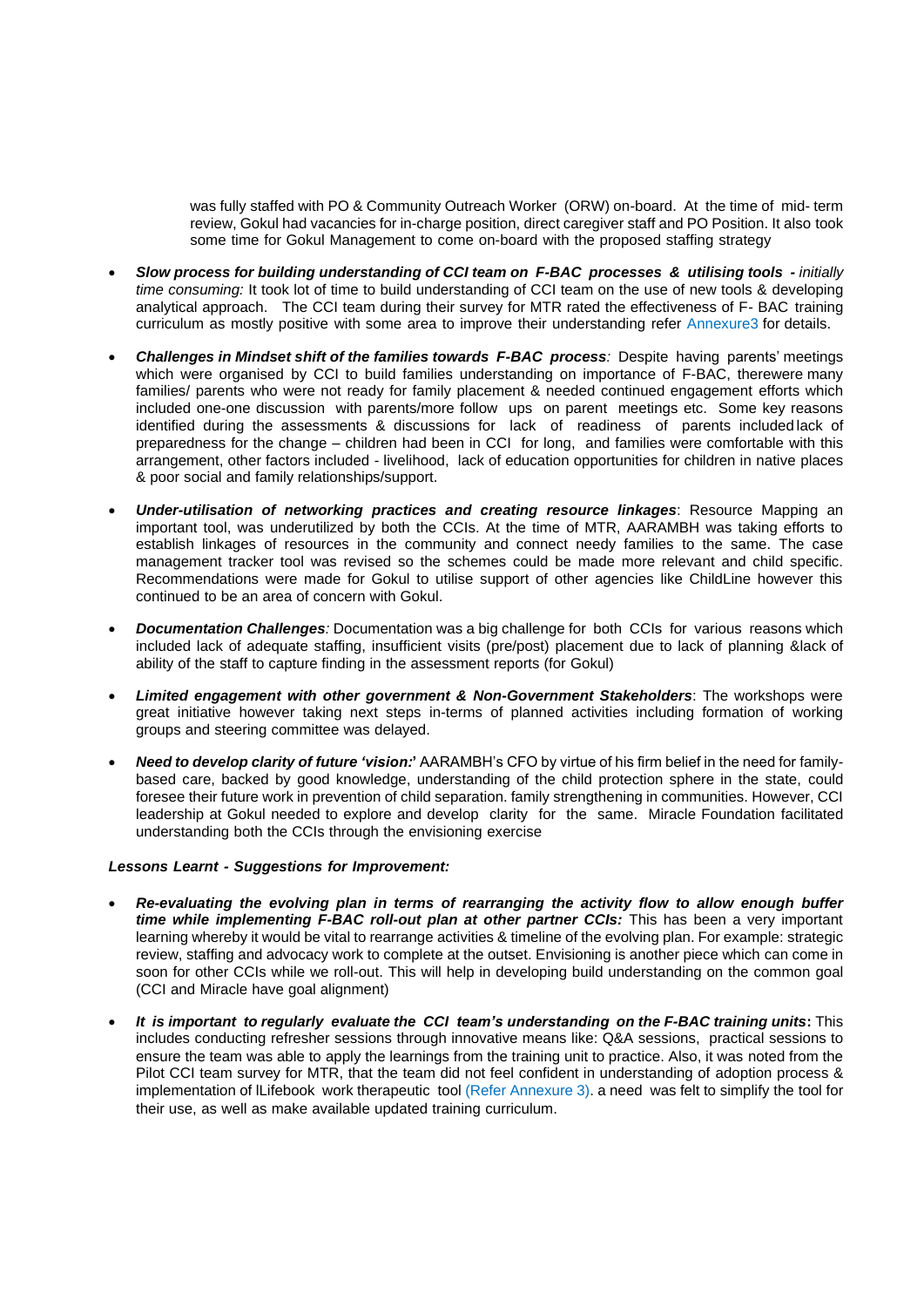- *Strengthen efforts in engagement with all the key stakeholders:* Engagement with all the key stakeholders including child, family, community and government & non govt. systems & donors at every step was vital.
	- o *Children must be considered the most important stakeholders.* learning from Gokul's child & family MTR survey indicated that children were engaged right from project inception in various steps including decisions supporting their placement. Also working at their pace (ensuring theydid not feel rushed) -. On the other hand, a successful example from AARAMBH was for a child where initial plan by CCI was placement with parents which was reworked after understanding child's wishes and feeling to continue with his education at Indore while staying with his paternal uncle.
	- o *Regular engagement with parents in form of individual and group parents meeting to included discussion to better understand their apprehensions towards F-BAC & helping them tofeel more supported*. This would lead to a mind-set change of families, so that they take more responsibility for their children and increase willingness to provide supportive care for them. Focus more on family strengthening before placing child into a family and use resources availablein the community (state, centre sponsored schemes, CSR funds, skill development, etc.). Continuity of education was a challenging area where parents were to be educated and further supported. This was the learning from Gokul's child & family MTR survey.
	- o *Networking and relationship building with government machinery and community-based organisation* in family's community was a must in order to ensure sustainable placement.
	- o *Donor Engagement:* reaching out to prospective donors to support the transformation of care model. The CCI partners needed to take the lead in this area and reach out to Miracle if there was any specific support required
- *Focus on preparation of Children and Families for transition to ensure sustainable placement.* CCI should structure the preparation of children and families to include individual and family sessions with MHRP & SW to ensure preparedness, involvement of child & family in placement related decision-making process, ensuring the requisite life skills were provided to children before the placement, encouraging frequent & regular contact. (Learnings from the child and family survey conducted for MTR refer to Annexure 2).
- *It will be beneficial to a have a "runway" time for preparing teams:* It was vital to have at least three months' time in planning phase (i.e., develop tools, having requisite staff first vs as we go). This included having simple to understand M&E tools ready at the outset which can be used by the CCIs themselves to measure their progress.
- *Understanding that each CCI is its own individual:* It was the management styles, proactiveness, contexts, children and communities - all of which affected the decision making and actions taken. Timelines and processes need to be flexible, to be kept in mind when going forward with F-BAC rolloutwith other partner CCIs. Keep
- *Encourage more networking and cross-learning b/w CCIs:* Cross-visits & exposure visit was a hit, a need was felt to encourage more cross visits among the pilots, non-pilots & other CCIs/NGOs, and to stayin communication to continue the learning process.
- *Staffing is critical at the onset:* Getting the right staff with required skills was difficult, which had been a learning from the pilots; hence it was important to identify the 'must-haves and should-have' skills. Staffing differed from one CCI to another hence needed to be more individualised per the need. Staffing needed to be regularly evaluated to see if there was a need to restructure. We need contemplate ways to engage with the government in this process to explore the scope of partnership (creating joint positions)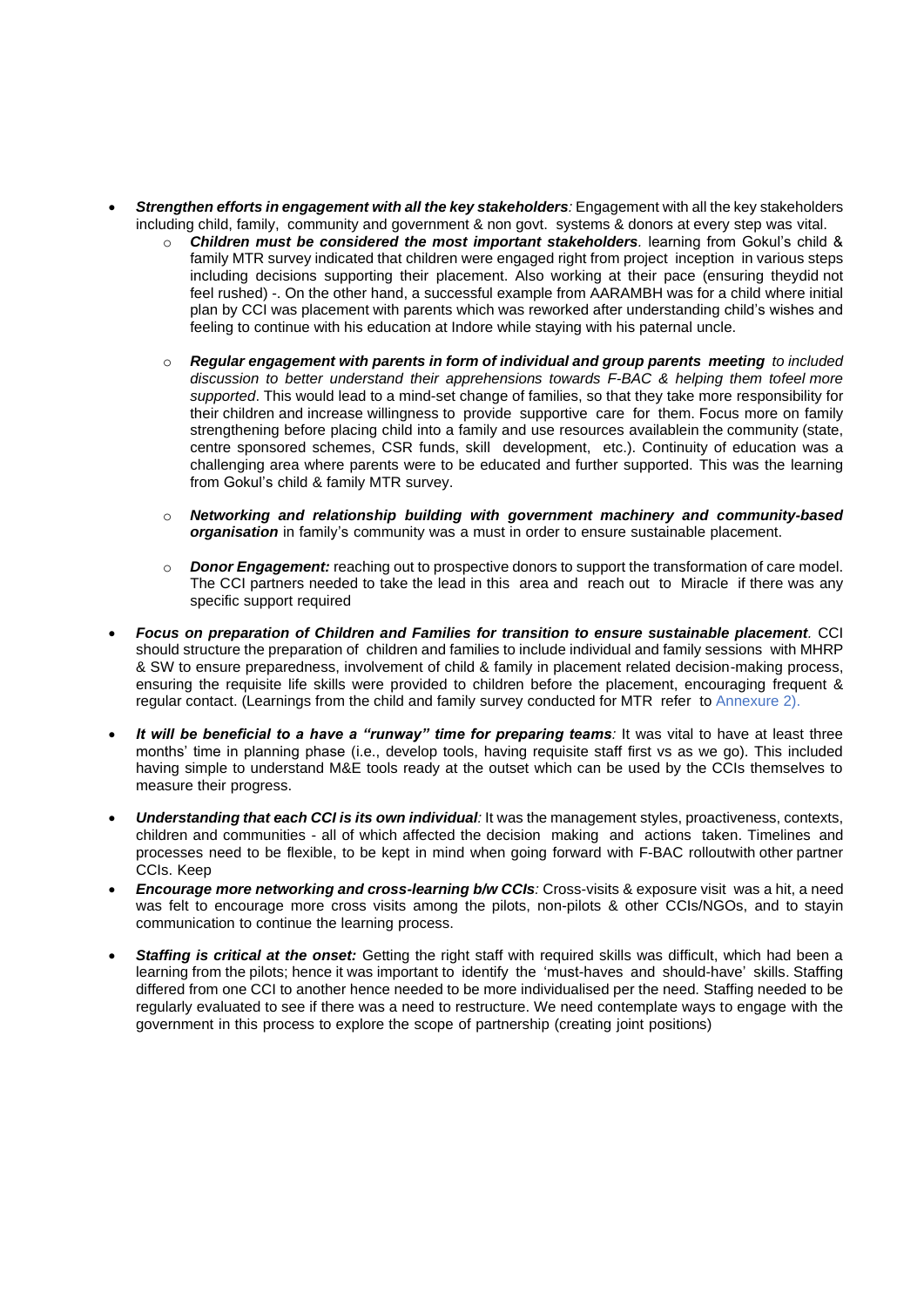- *It is vital to have understanding of 'why & how' of F-BAC to carry out sustainable placement:* It is indeed a time taking process but is very crucial. There are still many organisations (CCIs) whose management are not yet prepared for F-BAC and would need the understanding on the same (Learning from Exposure visits)
- *It will be helpful to have an advocacy plan from the beginning:* This would further help to have a common understanding about advocacy expectations for all involved and a plan which was built on the CCI's vision of the future scope of work. There needed to be definite plans for CCI to increase the synergy with the government machinery District Child protection Unit (DCPU)/CWC/Department of Women & Child Development (WCD, planning community interventions with ground level Child Protection (CP) systems, Community Based Organization (CBOs), panchayat and other stakeholders. It would be interesting to see if CCI could be model for other CCIs in their district for ideal reunification, prevention and gate-keeping practices
- *Increase CCI ownership in programme planning, activities & planning future interventions:* Ownership from CCIs heads & team was the need of the hour. The CCI took lead of overall project & activities including networking & linkages & donor engagement, stood on top of timeline and took lead in preparing their envisioning plan which they discussed with Miracle
- *Building necessary support system for families* **in their communities is long term solution:** It's vital to strengthen families before moving children to their family home. Working with families so that they feel supported for livelihood through skill building, promoting them to do small business, explore other livelihood options etc. First step in the process is need identification though Social Investigation Reports (SIRs) & Placement Plan tool. Resource Mapping needs to be family specific and connecting families to ensure effective utilisation of resource. We learnt from AARAMBH's experience where identifying the supportive counselling for father's alcoholism in the family's community proved more beneficial rather than calling them to the CCI.
- *Case Management Process is important for ALL children & tracker tool proved to be great tool to capture the progress of each child on regular basis:* Having an effective case management process streamlines & tracks the child's journey towards F-BAC and alternative care options. In AARAMBH theteam was able to identify 14 children for family placement with whom preparation work was going on. We also understood from Gokul's experience that certain factors like academic session of the child also playan important role while planning the reunification process. It would be important also encourage participation of other key professionals (DCPOs, ChildLine etc.) in this process, so that we are not creating 'parallel systems'
- *Documentation promotes evidence-based practice:* Continuous efforts to document the learnings, case stories, assessments & child case files which will be extremely helpful to make child related placement recommendations and sharing best practices and learning with other organisations. Hence encouraging CCIs to have robust documentation system. From Gokul's experience we learnt it might be important to consider a separate staff for documentation if this was not the strength of the existing staff.
- '**Big Picture' thinking**: This needs to be nurtured from the start. Evolving plan was a participatory effort between CCI and Miracle team and not just Miracle's vision which was getting implemented. It wasimportant to understand if the CCI could envision taking up F-BAC work. We get sometimes so lost in implementing the activities as they are planned that we sometimes forget the purpose and relevance of the same in CCI's context.

## **Way Forward – for Year 2**

We imbibed the learnings from Year 1 and come up with focus areas for year 2. *Note: Details on the major activities for Year 2 with timelines are separately attached as Annexure 4*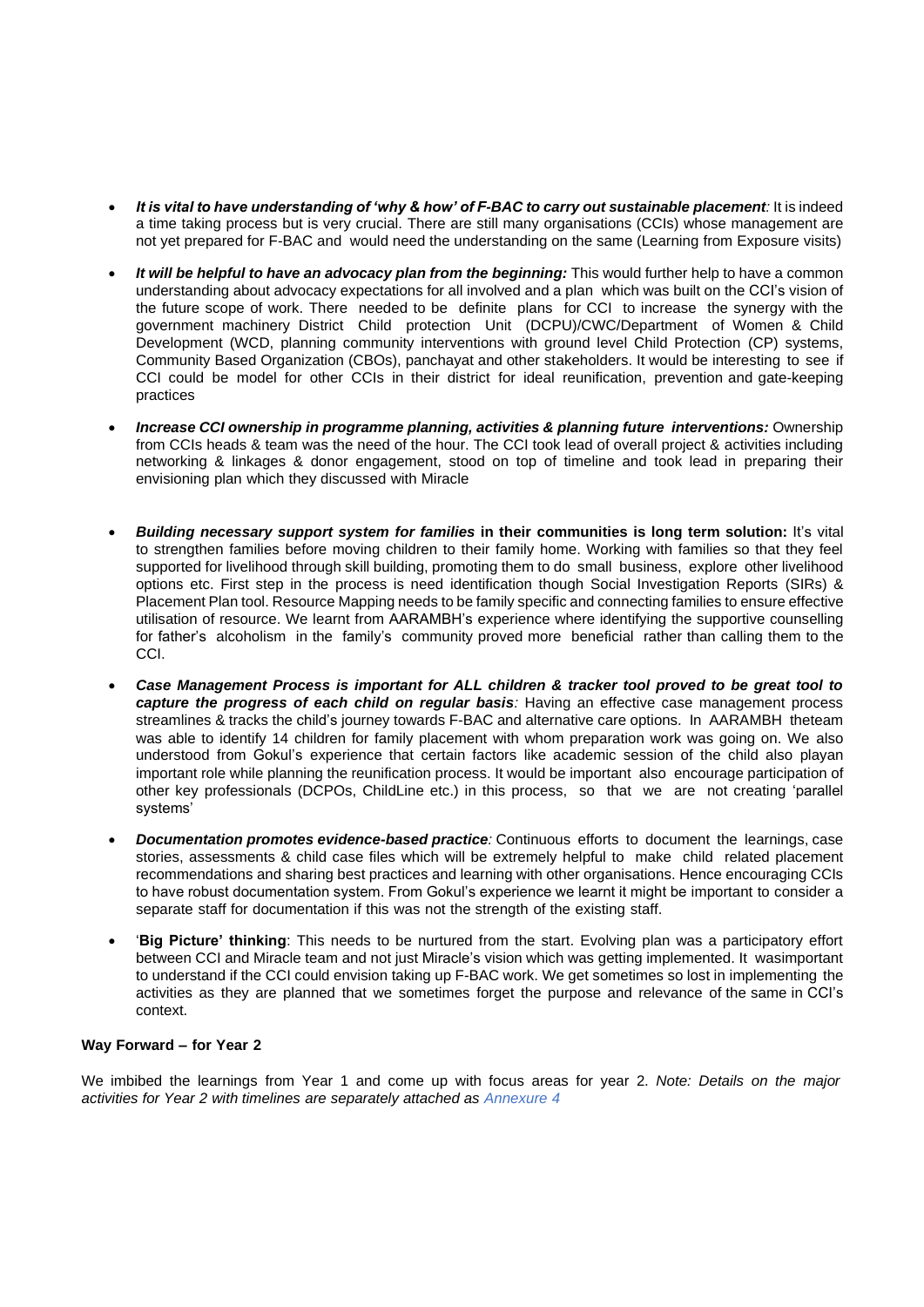- *To work on CCI's vision clarity through Envisioning exercise:* CCI took a lead in envisioningwork, prepares a proposal/plan for what they wanted to work on in long-term/ vision for the future, also utilising Strategic Review Analysis PART 2 which focused on vision for CCI going forward
- *Increase CCI ownership for Programme plan, activities & monitoring:* CCI took lead of overall project & activities - including networking, linkages & donor engagement; stood on top of timeline, prepared their envisioning plan & eventually monitored their progress through self-assessment on evolving plan/quarterly metrics etc. CCI took lead in networking efforts with government agencies, ensuring implementation of working group/ steering committees & Multi-Disciplinary Team MDT discussions.
- *Revisiting & Updating the Evolving plan:* This included adding new activities and/or removing activities which did not make sense anymore in the evolving plan & quarterly metrics. Also includingany changes that might occur post envisioning work e.g., if CCI was not interested in prevention - community based intervention then taking such activities out of the list and adding activities which would further cater to the CCI vision.
- *Staff recruitment for Gokul & Role clarity:*
	- o Staff recruitment (Immediate appointment of in charge, House Mother & Programme officer) for Gokul was to be done at the earliest. The CCI could also consider more involvement of government officials (DCPOs) or a partnership with organisations who had community case workers (who could be trained) in case hiring staff for the organization itself continued to be a challenge
	- o Organisational Development (OD) exercise for both CCIs

# • *Strengthen engagement with ALL Key Stakeholders:*

- o *Child Participation:* Activating F-BAC Committees in both CCIs, participation of children in preparing individual care plan (ICPs), placement related discussions and plan in context of Gokul
- o *Engagement with Families:* Ensuring families were aware about purpose of social investigation report (SIR), Thrive Scale™ etc. and were more engaged in developing placement related plans and decisions. Continued engagement efforts with parents.
- o Working with Govt. Agencies & other available community structures: Both CCIs utilise platforms like working groups & steering committees. Establishing healthy relationships with various government & community players through:
	- extending support to Government personnel through various training programs and workshops
	- Regular quarterly meeting with District Department of Women & Child Development (DWCD)& CWC to evaluate the progress of F-BAC programme (activating working groups)
- o Donor Engagement: In context of Gokul, CCI takes lead in this area to ensure the other existing donors are aligned with F-BAC strategy, seek support of Miracle if needed
- *Strengthening Documentation:* Ensuring CCI is able to capture qualitative data, collate learnings, case stories, updating regular assessments & updating child case files. This has been a challenging area and needs to be addressed.
- *Cross-learning b/w CCIs (Pilots & Other CCIs):* Need to continue networking and cross-learning between Pilots, non-Pilots, and other CCIs/NGOs to share best practices, learnings and challenges
- *Gatekeeping and Prevention work:* Both CCIs take lead in strengthen gatekeeping efforts with the govt. machinery. Utilising platforms like MDTs and working group for such work. Also, can plan trainings of the DCPOs, other community level services (ICDS: anganwadi, Asha workers etc.), conducting joint family visits with DCPO/ChildLine to develop collaborative working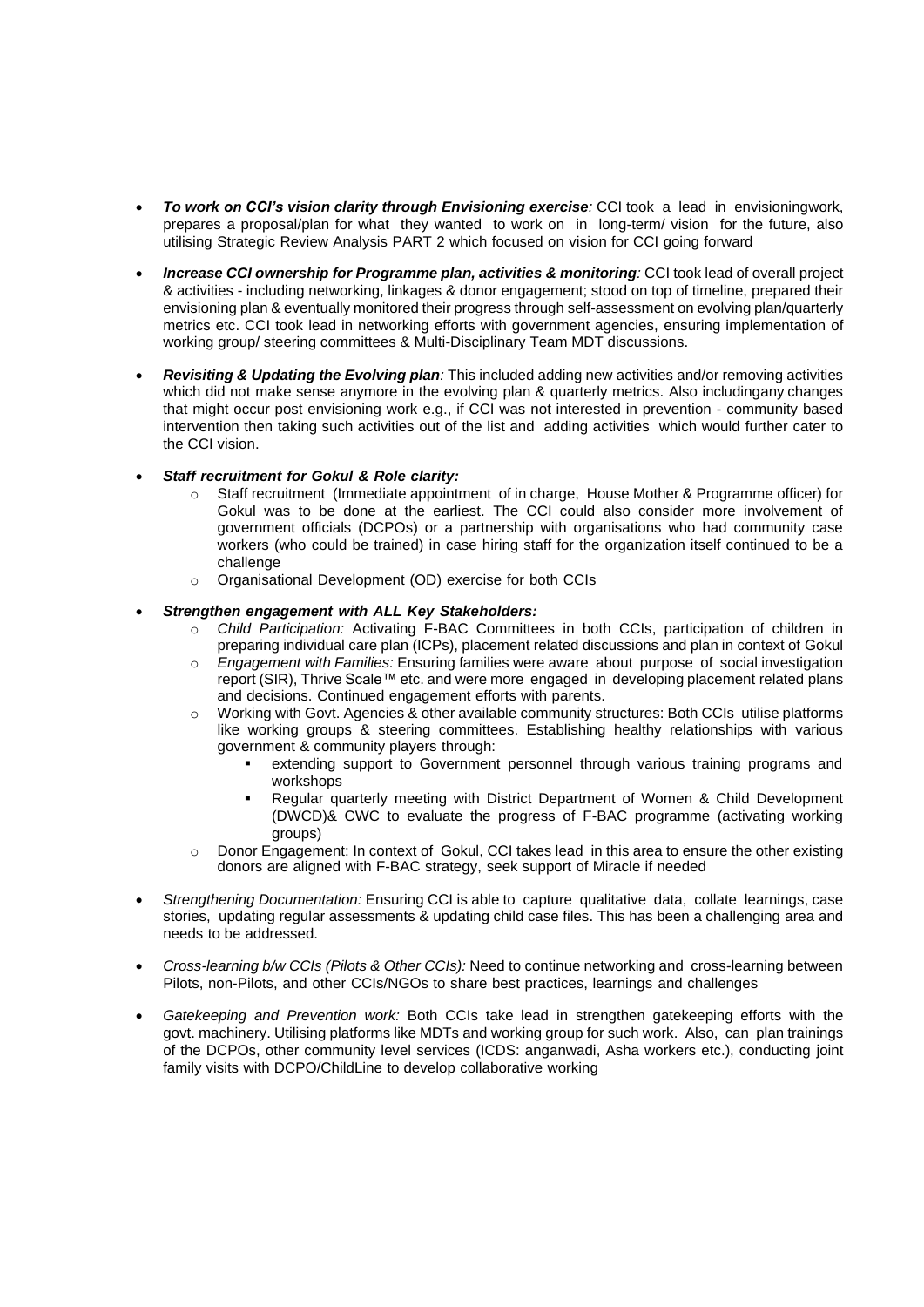- *Resource Mapping & Optimisation:* Resource Mapping to be child & family specific in their communities & connecting them to ensure effective utilisation of resource. Also exploring scope of linkages with other organisations for effective service design. Based on the learning from the childand family survey for MTR (Annexure 2) - Going forward, there are some key areas identified where program focus, networking efforts and funds should go:
	- o Education support needed- school fees, transportation, specialised support for learning issue
	- o Health support medication support for pre-existing conditions, equipment support etc.
	- o Livelihood support Considering there has been major impact due to COVID 19, also for single mothers who might need support in form of skill building, paying rent or need seed money to start business
	- $\circ$  Counselling support to address parenting issues, trauma support, adjustment issues and ensuring smooth transition to F-BAC
- *Developing Advocacy Plan:* Start discussions and develop Advocacy plan to be done by Miracle internally and then shared with CCIs to make it more CCI and region specific while ensure this is a collaborative approach
- *Transitional planning for sustainable placements:* Updating case management process for ALL children with definite timelines (considering F-BAC and other alternative care options available). This includes identifying the needs of the child and family, thinking ways of supporting through existing resources (Govt./ nongovernment. schemes) or any additional support needed, ensuring proper prep- work of child & family before reunification and ensure post placement monitoring and support (high priority for Gokul)
- *Miracle Regional Team lead the Pilot implementation & Planning while F-BAC Manager supports in strategic planning.* Activities like fortnightly calls, monthly calls with CFO, monthly report Pilot related progress, quarterly metrics, reviewing evolving plan/ quarterly Metrics and other key activities led by regional team. Plan for transition initiate in Q2.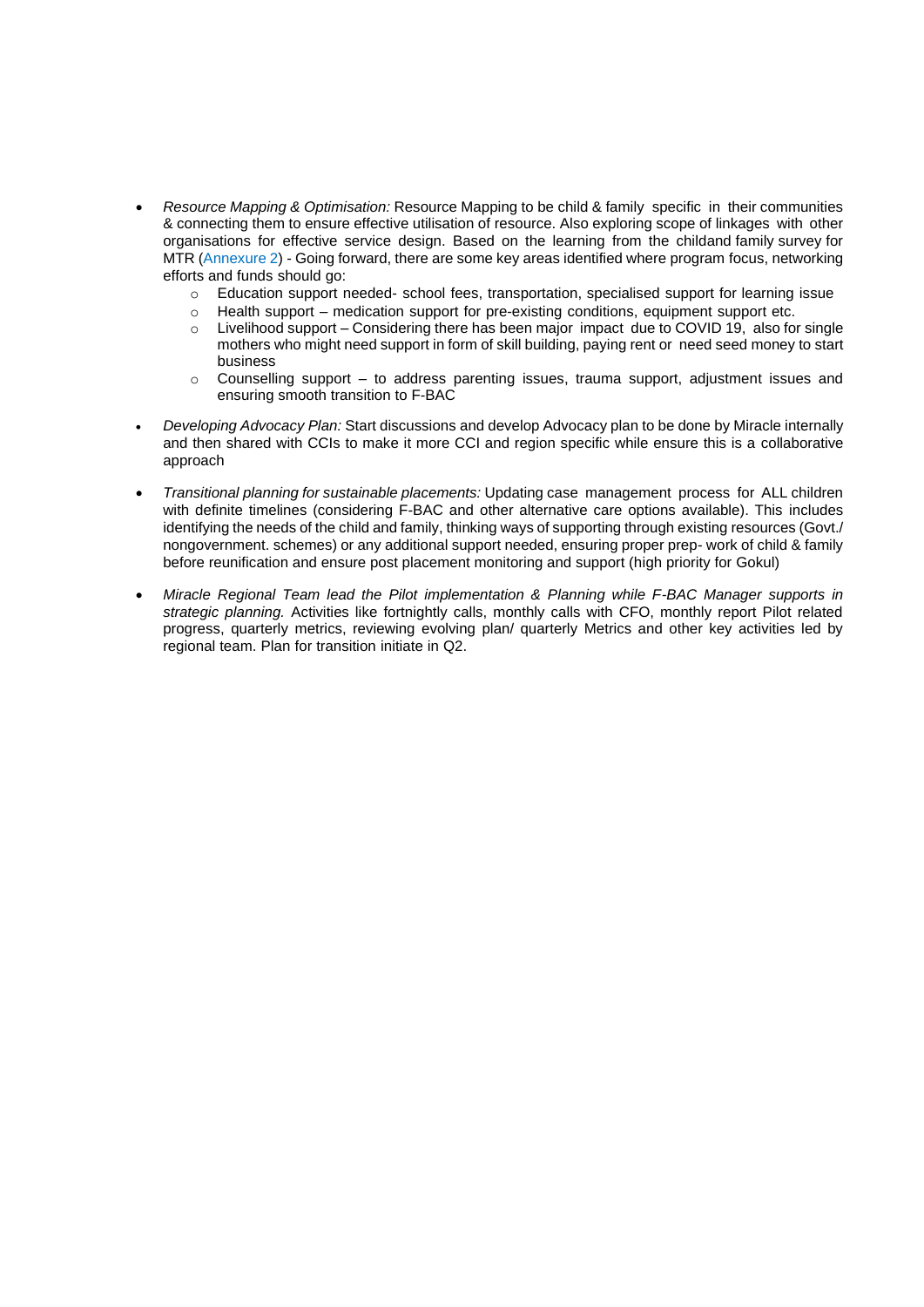## **Annexure 1**

# **Evolving Plan Activities**

| On Track             |  |
|----------------------|--|
| <b>Slow Progress</b> |  |
| Off Track            |  |
| <b>Not Started</b>   |  |

| <b>S.no.</b>   | <b>Activities</b>                                                                                                                        | <b>AARAMBH</b> | <b>GOKUL</b> |
|----------------|------------------------------------------------------------------------------------------------------------------------------------------|----------------|--------------|
|                | Pre-Preparatory Phase- Overall plan and strategy                                                                                         |                |              |
| 1              | Developing a concept note                                                                                                                |                |              |
| $\overline{2}$ | Inspirational meetings/dialogues with CCIs                                                                                               |                |              |
| 3              | Workshops for enhancing F-BAC understanding                                                                                              |                |              |
| 4              | High-level networking for knowledge building                                                                                             |                |              |
| $\blacksquare$ | <b>Preparatory Phase:</b>                                                                                                                |                |              |
| $\mathbf{1}$   | Prepare the M & E framework - Log Frame and M&E Plan in consultation with the program leads,                                             |                |              |
|                | CCIs, government and other stakeholder (purpose and goals of Pilot Program, what do we want to                                           |                |              |
|                | learn).                                                                                                                                  |                |              |
| 2              | Identification of pilot team at Miracle and orientation of pilot work                                                                    |                |              |
| 3              | Develop and share letter of intent and interim budgets                                                                                   |                |              |
| $\overline{4}$ | Develop the M&E tools for information collection                                                                                         |                |              |
| 5              | Develop and share evolving two years tentative plan                                                                                      |                |              |
| 6              | Appropriate Staffing (case load and skill level) at CCI level for engagement and assessment -                                            |                |              |
| $\overline{7}$ | involve existing staff or hire new staff, if needed<br>Creating tools and content for training                                           |                |              |
| Ш              | Elements of Transforming Care (These elements are not a step-by-step process. Some elements run the entire length of                     |                |              |
|                | the transforming care process. Others represent specific stages within that process)                                                     |                |              |
| $\mathbf{1}$   | ENGAGEMENT: Start with put children first ensure their voicethen tell stories of change, bring everyone on board,                        |                |              |
|                | continue to engage through all phases.                                                                                                   |                |              |
| 1.1            | Develop a Behavior Change Communication (BCC) strategy                                                                                   |                |              |
| 1.2            | Develop advocacy strategy which overlaps BCC, utilises behind-the-scenes influencing to ensure                                           |                |              |
|                | decision-makers and donors support transforming care and guide CCIs accordingly                                                          |                |              |
|                |                                                                                                                                          |                |              |
| a              | Meetings with CWC, DCPUs and other government officials, any other stakeholders: awareness                                               |                |              |
|                | building, gatekeeping etc.                                                                                                               |                |              |
| b              | Workshop with pilot CCIs, CWC members, DCPUs, other district officials                                                                   |                |              |
| d              | Awareness building and sensitization meetings with donors, volunteers: remote and in person (as<br>& when needed) by CCIs                |                |              |
|                | Engaging the board of management/congregation head of NGOs for building their knowledge,                                                 |                |              |
| е              | perspective and involve them for high level updates throughout the transformation processes.                                             |                |              |
|                |                                                                                                                                          |                |              |
| 1.3            | Engaging CFOs, in charges, social workers, strengthen their knowledge and perspective, on-going                                          |                |              |
|                | capacity building with social workers, in charges and team involved in transforming care                                                 |                |              |
|                |                                                                                                                                          |                |              |
| 1.4            | To work with the CCI to develop a clear vision and plan for their model of care, where they want to                                      | Plan Yr. 2     |              |
| 1.5            | see their organization in next few years<br>Engaging house parents to strengthen their knowledge and perspective on F-BAC, sensitization |                | No HM        |
|                | sessions with them and on-going capacity building                                                                                        |                |              |
| 1.6            | Meeting with children in groups to get their views and perspective on F-BAC: Child participation                                         |                |              |
|                |                                                                                                                                          |                |              |
| 1.7            | Meeting with parents to get the understanding of their attitudes towards institutional care and family-                                  |                |              |
|                | bardcare: individual meeting or group meetings. A note of caution: parents and children should not                                       |                |              |
|                | feel overwhelmed with such meetings so plan the agenda of meetings as per the need. It can                                               |                |              |
|                | be delayed as well                                                                                                                       |                |              |
| 1.8.9          | Engaging Mental health resource persons (MHRP), LSE/Career counsellors and other consultants                                             |                |              |
|                | for awareness building and sensitization on F-BAC                                                                                        |                |              |
| 1.10'          | F-BAC funding philosophy sessions with all CCIs leading to roll out CCI Budget (July 19- March                                           |                |              |
|                | 2020)                                                                                                                                    |                |              |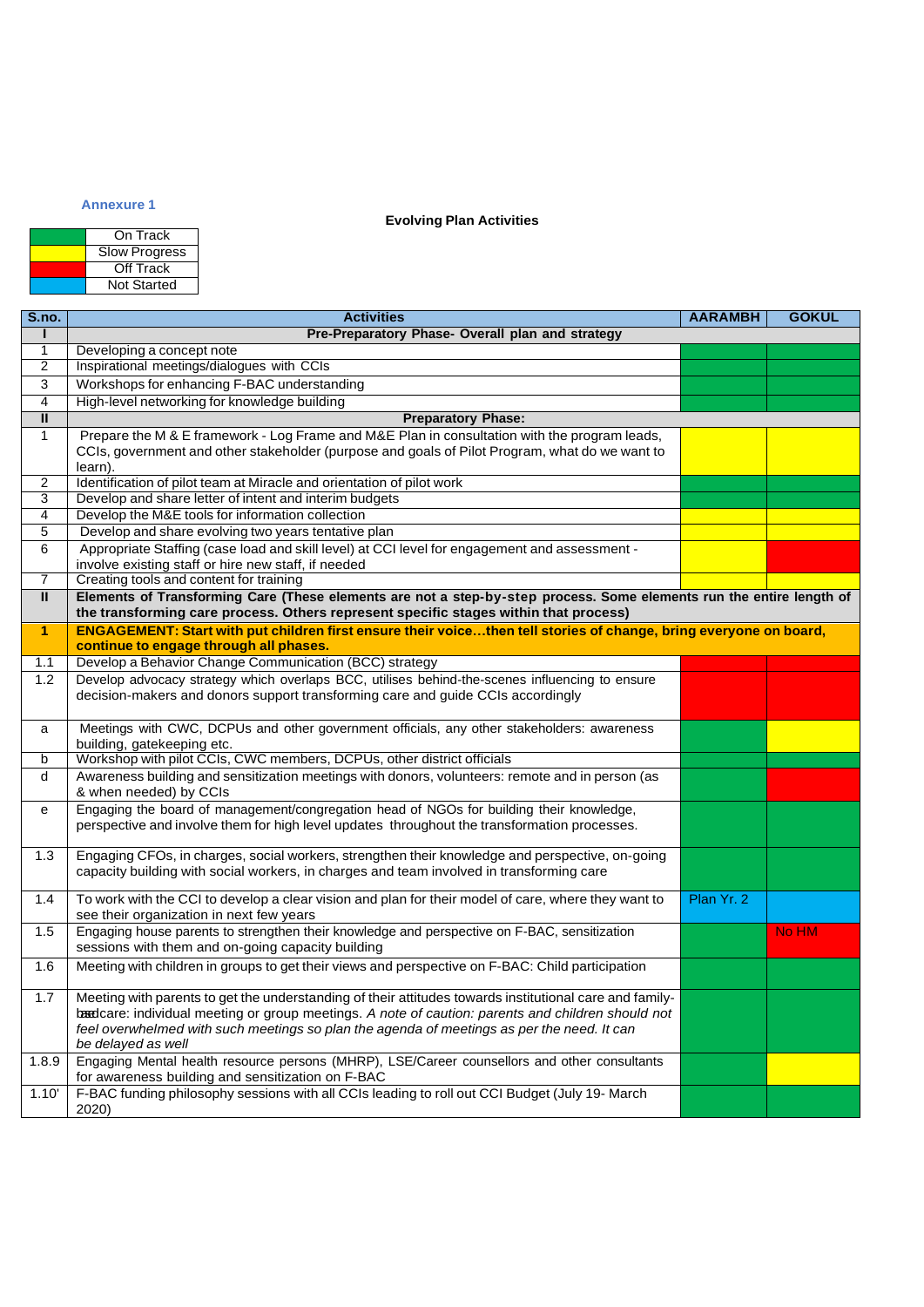| 1.11'          | Map out support needed by CWC to strengthen gatekeeping mechanism at CWC level according<br>to government gatekeeping policies and engage in dialogue with them.                                                                                                                                                                              | <b>NO CWC</b> |  |
|----------------|-----------------------------------------------------------------------------------------------------------------------------------------------------------------------------------------------------------------------------------------------------------------------------------------------------------------------------------------------|---------------|--|
| 1.12'          | Developing new business and fundraising plans to sustain the transition with adequate resources;                                                                                                                                                                                                                                              | Plan Yr. 2    |  |
| $\overline{2}$ | ASSESSMENT: Understand the situation of children, the risks and vulnerabilities they are experiencing, and the human<br>resources available across existing prevention and alternative care services                                                                                                                                          |               |  |
| 2.1            | Strategic Review: Understanding Child Demographic such as numbers of children in institutions<br>and the drivers of institutionalisation; other forms of care available; understanding parents, stock<br>and flow analysis, costs of different forms of care; and the legislative framework - in theory and in<br>practice.                   |               |  |
| 2.2            | Family study for reunified children to see the success of a past reunification, understand support<br>services utilized, and identify gaps in services (one time study for pilots)                                                                                                                                                            |               |  |
| 2.3            | Data analysis of family study and report compilation                                                                                                                                                                                                                                                                                          |               |  |
| 2.4            | Create a case management system at CCI                                                                                                                                                                                                                                                                                                        |               |  |
| a              | Training CCI team on case management systems and developing CCI specific case management<br>system                                                                                                                                                                                                                                            |               |  |
| b              | Child assessment: Review and complete all pending case histories                                                                                                                                                                                                                                                                              |               |  |
| c              | Child assessment: Complete and Review all ICPs (Individual Care Plan) - Child assessment (ICP-<br>Part B is completed on monthly basis while the child is in CCI)- Refer to ICP                                                                                                                                                               |               |  |
|                | Family assessment: Complete SIRs (Social Investigation Reports) for all children on annual basis<br>after individual home visits.<br>*SIR should not be older than 3 months before placement.                                                                                                                                                 |               |  |
| е              | Family assessment: "Revisiting Risk Assessment and complete Placement Plan for all children<br><i>identified for family placement."</i>                                                                                                                                                                                                       |               |  |
| $\mathbf{f}$   | MDT- Case discussion<br>- Bringing back data: all data such as SIRs, ICPs, meetings with various stakeholders etc. are<br>collected and brought to one place with the CCIs for further analysis<br>- Case discussion, evaluate cases with CCI SW, In charge and Miracle team                                                                  |               |  |
| g              | Meeting with CWCs and DCPUs update them about the identified cases and brainstorm on the<br>service design for them. All meetings will be led by the CCI team and sometime facilitated by<br>Miracle team                                                                                                                                     |               |  |
| h              | Resource mapping for Identified children and families based on ICPs and SIRs and Placement<br>Plan                                                                                                                                                                                                                                            |               |  |
| 2.5            | Identify and invite various stakeholders in order to map resources (Ex. NGOs in the community,<br>govt officials, schools, healthcare services)                                                                                                                                                                                               |               |  |
| 2.6            | Identify and assess CCIs staff (workforce) who can be redeployed in the new services as foster<br>carer, carer for group homes, special educators, case workers, community outreach workers,<br>teachers, health workers                                                                                                                      |               |  |
| 2.7            | Identify additional support required by professionals to ensure case management such as special<br>educator, specialized service for the child with trauma, counselling services for parents those<br>abuse substances etc.                                                                                                                   |               |  |
| 2.8            | Identify requirements to develop new services and capacity to deliver those services such as<br>emergency foster care, adoption, foster care, group homes, independent living, children with<br>special needs                                                                                                                                 | Plan Yr. 2    |  |
| 2.9            | The child care institution identifies areas of high need (at high risk of separation) in the community<br>by examining from which area a large number of children in the institution are coming from. If it's<br>part of the CCI's vision and transition plan.                                                                                | Plan Yr. 2    |  |
| 3              | SERVICE DESIGN & CAPACITY BUILDING: Design and develop services to support children in families and develop                                                                                                                                                                                                                                   |               |  |
| 3.1            | alternative care to match needs and circumstances of children. Embed the principles of necessity and suitability.<br>Capacity building for kinship carers, foster carers, prospective parents by involving District Child                                                                                                                     |               |  |
|                | Protection Unit (DCPU) and Special Adoption Agencies - this will be led by CCI team                                                                                                                                                                                                                                                           |               |  |
| 3.2            | Linkages, networking and capacity building of local volunteers, community structure (ASHA, VCPC,<br>SMC, paralegal) by involving concerned department and DCPU on F-BAC, gatekeeping, child<br>protection mechanism so that children once reunified should not readmitted in any institution and<br>will get adequate support in their family |               |  |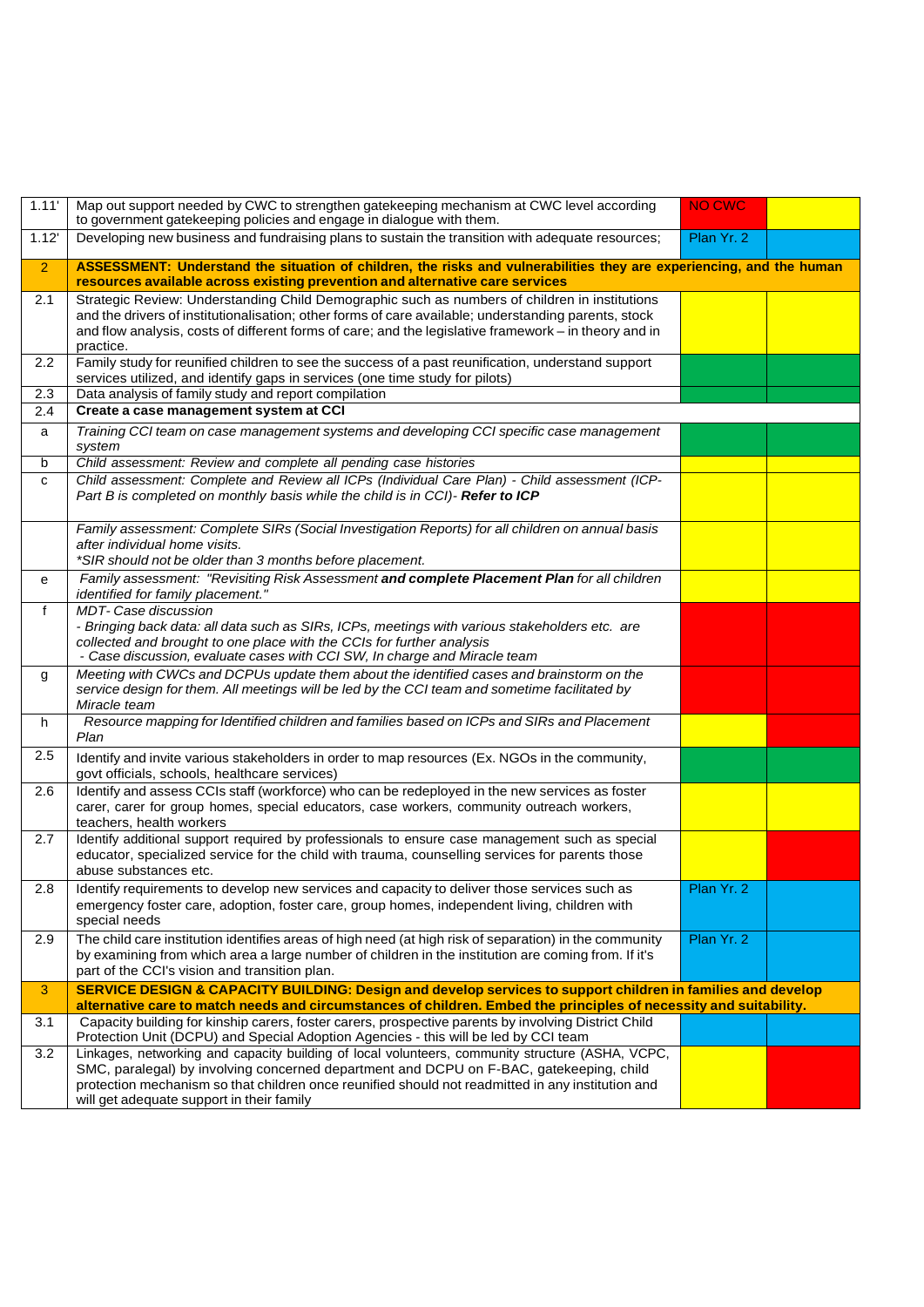| 3.3   | Development (recruiting, training) of a professional workforce (child focused) : Existing Staff of<br>CCIs, Mental health resource person, special educator, specialized service for the child with |     |     |
|-------|-----------------------------------------------------------------------------------------------------------------------------------------------------------------------------------------------------|-----|-----|
|       | trauma, counselling services for parents etc.                                                                                                                                                       |     |     |
| 3.4   | Strengthening universal services on inclusive education, community healthcare. If it's part of the<br>CCI's vision and transition plan.                                                             |     |     |
| 3.5   | Provide or locate or link need based support for family strengthening: household economy, living<br>condition, education, healthcare, relationship etc.                                             |     |     |
| 3.6   | Provide or locate or link need based support for teenagers in institutions who are moving towards                                                                                                   |     |     |
|       | adulthood to prepare them to live independently in the community. It includes training and support<br>which is currently happening and ongoing                                                      |     |     |
| 3.7   | Provide or locate or link support services for children with special need (young children, children<br>with disabilities)                                                                           | N/A | N/A |
| 4     | TRANSITION: Transition the system from reliance on institutions to family and community care. Support children's                                                                                    |     |     |
|       | transition, prepare families, and support the transition of resources from institutions to family and community-based<br>care.                                                                      |     |     |
| 4.1   | Preparing families based on needs and resources identified in placement plan.                                                                                                                       |     |     |
| 4.2   | Preparing children based on needs and resources identified in placement plan                                                                                                                        |     |     |
| 4.3   | Manage the transforming process by establishing a Steering Committee, a Project Management<br>Team and a Children and Youth Council. Refer to Guidelines and Principles (yet to formalities)        |     |     |
| 4.4   | Steering committee meeting/Working Group Meeting                                                                                                                                                    |     |     |
| 4.5   | Project Management committee meeting                                                                                                                                                                | N/A | N/A |
| 4.6   | Children and youth council meeting by strengthening existing children's committee or develop new<br>one                                                                                             |     |     |
| 4.7   | Logistical Planning to keep every small detail in mind while placing the child/children - legislation                                                                                               |     |     |
|       | that might affect child's placement, funding, support to family, school admission, who will<br>accompany the child, farewell, welcome, transportation facilities to school, basic health care is    |     |     |
|       | available.                                                                                                                                                                                          |     |     |
| 4.8   | Social worker or community outreach worker receives on-going training to conduct discussions and<br>trainings with children and families in order to help prepare them for placement                |     |     |
| 4.9   | Transition plan for the child/children is prepared and shared with DCPU/government authorities in                                                                                                   | N/A |     |
|       | prescribed formats and seek approval from them (when everything is ready at family). Home<br>management committee meetings could be used for this.                                                  |     |     |
| 4.10' | Children are placed in a family with a planned move following case management process efficiently<br>and in consultation with DCPU/government authorities                                           |     |     |
| 4.11' | Community initiatives to prevent separation in the community if it's part of the CCI's vision and<br>transition plan.                                                                               |     |     |
|       | - Identify and Train Mobile Team (Mobile team - could be existing CCI members & or combination                                                                                                      |     |     |
|       | of new appointed community members)<br>- Evaluating gaps in community                                                                                                                               |     |     |
|       | - Capacity building to local volunteers (health, education, community development)                                                                                                                  |     |     |
|       | - Capacity building to local authorities and key stakeholders to involved in gatekeeping                                                                                                            |     |     |
|       | - Partnership and Collaboration with Government and other CBOs                                                                                                                                      |     |     |
| 5     | SUPPORT, MONITORING & LEARNING: Ensure on-going support for children and families. Set up systems to ensure                                                                                         |     |     |
|       | learning from mistakes and identify gaps in the new system. Use learning to evaluate, scale and sustain change<br>throughout the transformation process                                             |     |     |
| 5.1   | Post-placement monitoring - (First follow up in 1 month, 2nd follow up in 3rd month, third follow up                                                                                                |     |     |
|       | in 6th month, 4th follow up in 12th month, 5th follow up in 18th month)                                                                                                                             |     |     |
|       | Including this here based on our latest discussion:<br>Calls & Visits:                                                                                                                              |     |     |
|       | 1st month: weekly calls; 1st month - one visit                                                                                                                                                      |     |     |
|       | 2-5 months: monthly calls; 3rd month - one visit                                                                                                                                                    |     |     |
|       | 6 months - 1.5 years: quarterly calls; 6th month – one visit; 1 year – one visit; 1.5 years – one visit                                                                                             |     |     |
|       | (More frequent calls/visits may be required if issues arise)                                                                                                                                        |     |     |
| 5.2   | Post placement support as per post placement plan such as education support, healthcare support,<br>training etc.                                                                                   |     |     |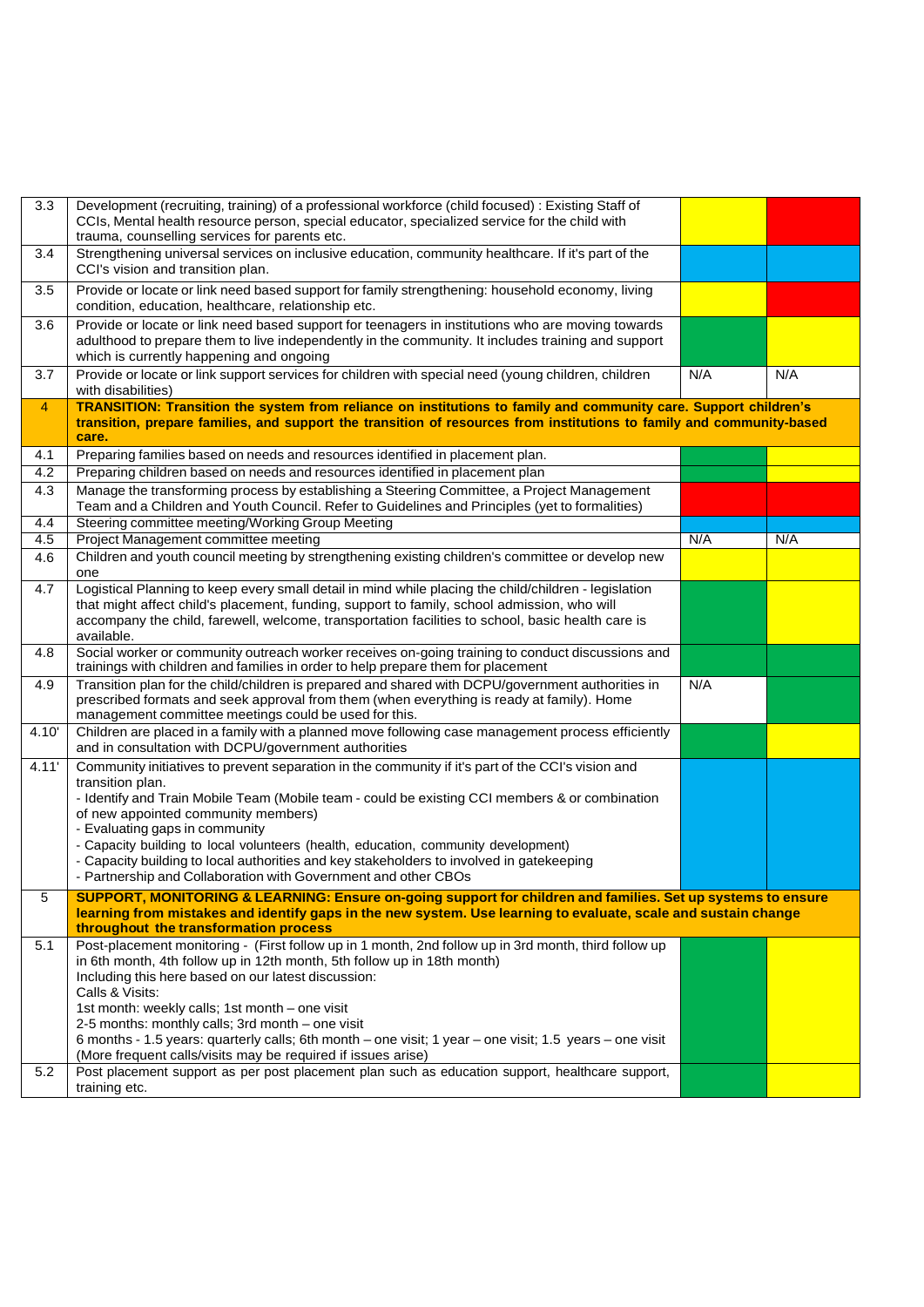| 5.3   | Measure progress & impact using technology: Thrive 1.1 to measure progress of a child care<br>institution (CCI) towards transforming into a community care model and share with Miracle team                                                              |  |
|-------|-----------------------------------------------------------------------------------------------------------------------------------------------------------------------------------------------------------------------------------------------------------|--|
| 5.4   | Measure progress & impact using technology: Thrive 2.0 to track the quality of the placement to<br>make sure the child has food, access to education, a safe place to live, healthy relationships with<br>friends and neighbours. Share with Miracle team |  |
| 5.5   | Share monthly progress report with Miracle team                                                                                                                                                                                                           |  |
| 5.6   | Monthly Catch up between Miracle Pilot team and Miracle Senior Management                                                                                                                                                                                 |  |
| 5.7   | Meeting with the Divisional Commissioner of the region and share midterm and end term report                                                                                                                                                              |  |
| 5.8   | Fortnightly/Monthly follow up call between Miracle Pilot team                                                                                                                                                                                             |  |
| 5.9   | Monthly catch up between Miracle regional team (PM, PC) and pilot CCI team                                                                                                                                                                                |  |
| 5.10' | Evaluation - Midterm and end term of entire program by internal or external agencies                                                                                                                                                                      |  |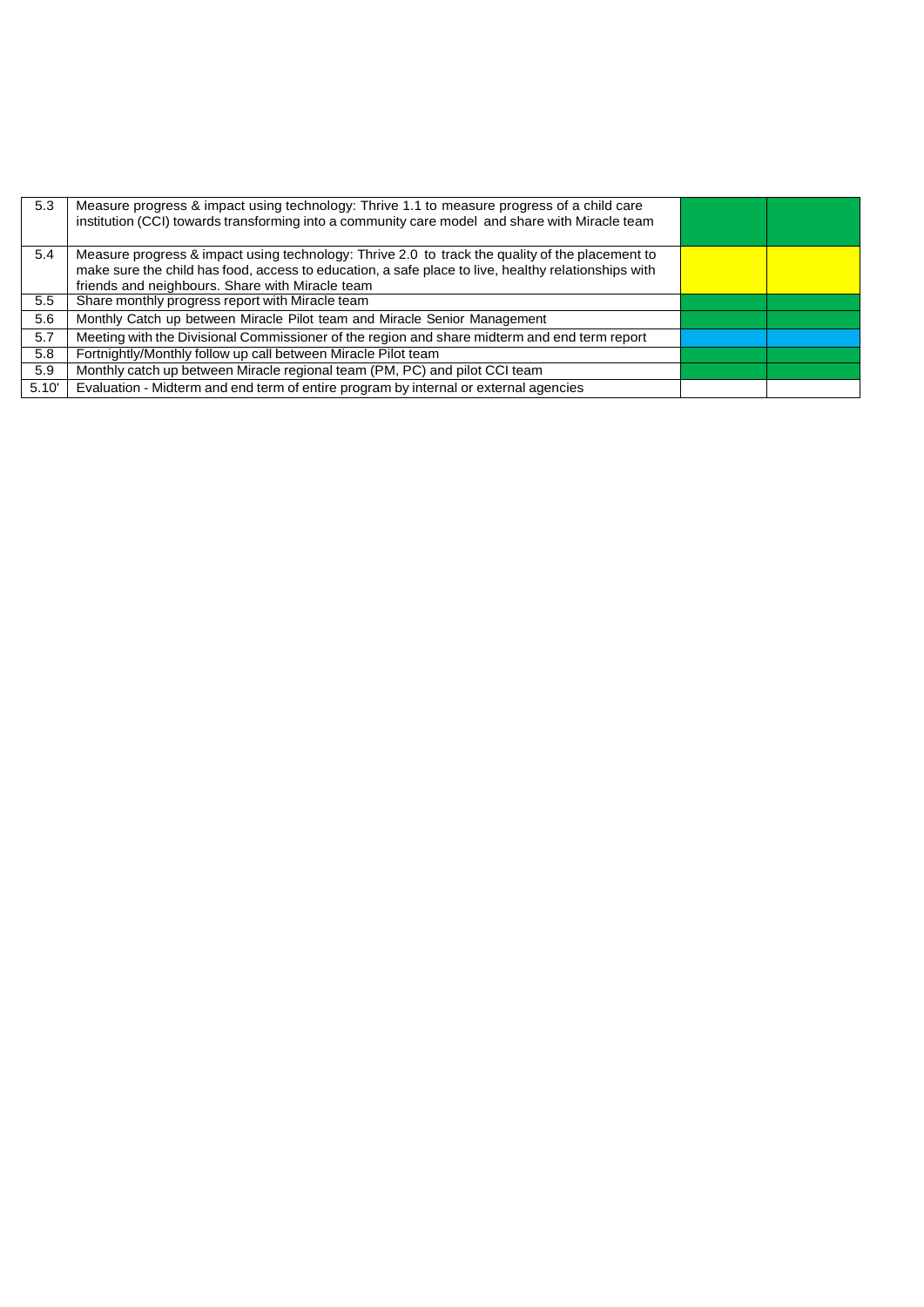#### **Annexure 2**

#### **Survey interview with children & families on effectiveness of transition process**

#### **Purpose:**

- Gauge involvement of the children & their families in the various steps in the Case Management Process and decision making
- Understand the effectiveness of prep-work/transition process
- Assess overall placement: whether flourishing or struggling in some areas including support provided by CCI and how to strengthen the reunification and follow up process

#### **AARAMBH**

#### **Children Pre/Post Placement**

Interviews conducted through **WhatsApp video call** Overall children were very interested and interactive **Child - Post Placement:**3/3 CHILDREN interviewed **Pre-Placement:** 5/5 Children Interviewed

- Post placement: Overall Rating:
	- o **Relationship/bonding with family, Healthcare, Education, Safety, Contact with Family**



Key reasons for responses of "Good but can improve":

- o Child has pre-existing medical condition; family sometimes find it difficult to meet his medical needs
- o Pre-existing learning disability & lack of educational support options available due to which child is drop-out
- o Impact on education & study routine since child moved temporarily in village during COVID times
- o Child in CCI for long duration due to which he is in process of building relationship to extended family
- Contact by CCI team have been regular as planned Visits are quarterly Six monthly for all 3 children, however phone contact is fortnightly/Monthly
- Any other Support needed by the children in addition to support which was offered in 5 wellbeing domains: o Heath support - Medication cost (due to families affected financial condition due to COVID)
	- o Education Transportation cost (due to families affected financial condition due to COVID)
- Overall, all (8) children 5 in Pre-placement and 3 in the post-Placement stage felt inclusive and didn't want to change anything in the placement process. The **children felt that CCI team had consulted children & their families to ensure their wishes & feelings were considered**. The children cited individual discussions regarding their education, career and living condition and relationship with family took place. *Note\** There is just 1 child who was reunified in 2018 the placement process was not as structured
- 7 out of 8 children commented on the effectiveness of the preparation for transition & support services. 2 children were reunified last year when the CCI started to work on the same. However, 5 children are in the planning and implementation phase. **Overall rated all services including individual counselling, group counselling, life bookwork & LSE sessions as useful. Children in planning stage suggested to continue session with MHRP**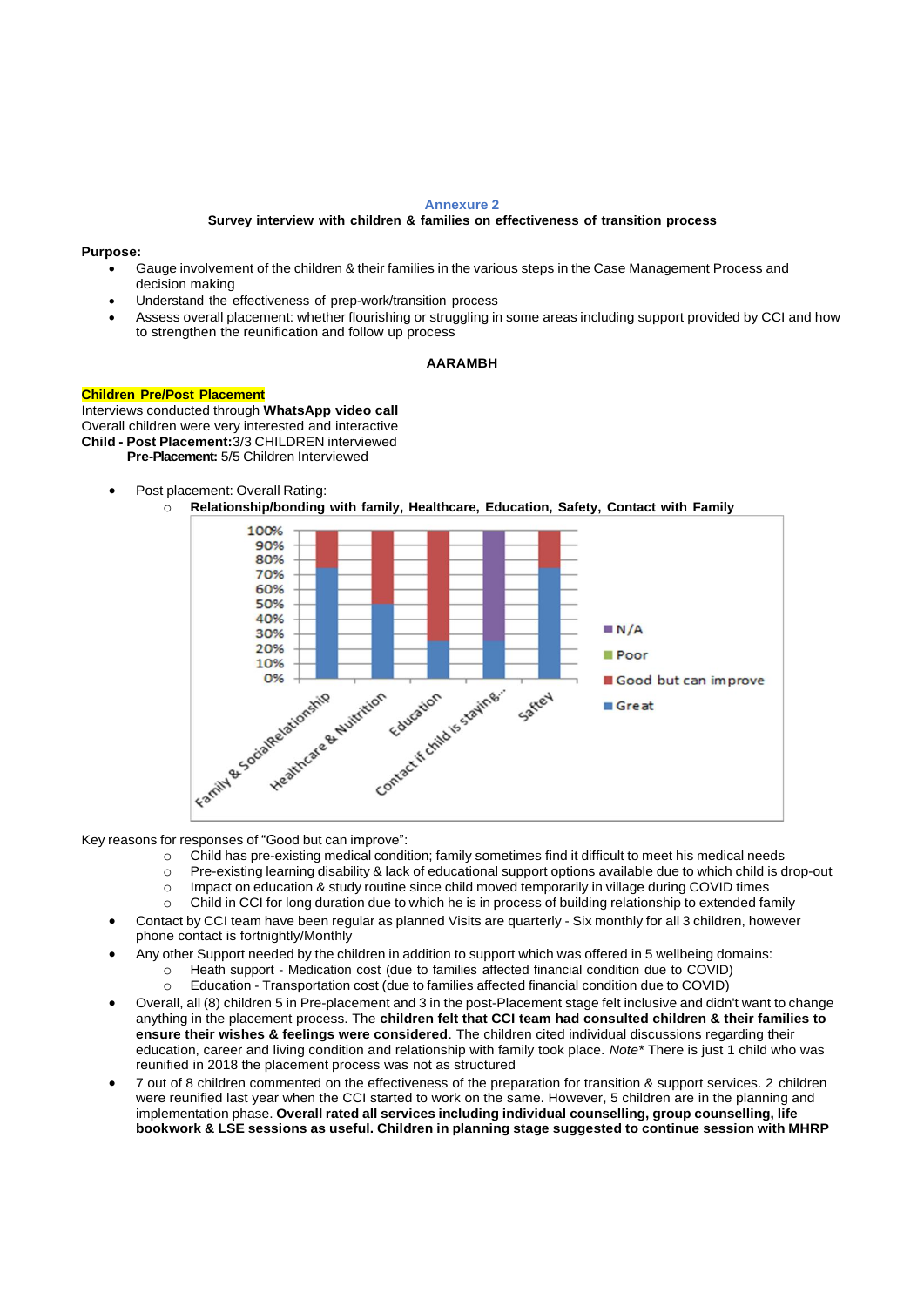- Confidence with life skills Mix of Very Confident and Somewhat Confident; It will be good to spend more time on this (LSE Priority units & their application) with children in transition.
	- LSE units that stood out: decision making, interpersonal skills, anger management skills, goal setting, communication, empathy, emotions & Problem solving.
- Contact with family Overall contact was rated positive, Parents/caregivers visited the children once a month or quarterly in CCI (due to the distance factor & financial expense), While children visited the families once or twice in a year for 10-15 days. **Children mentioned that it would have been nice to have weekly contact or fortnightly** contact at CCI. Hence financial support to the parents for contact can be 1 aspect that be considered.

## **Family - pre/post Placement**

# Interviews conducted through **WhatsApp video call**

Overall Parents/caregivers were interactive; however, in few cases children were supporting the parents to understand the question as speak in tribal language

**Family- Post Placement:**3/3 Parent/Caregivers interviewed

- **Pre-Placement:** 4/4 Parent/Caregivers interviewed
- Post placement: Relationship/bonding with family, Healthcare, Education, Safety, Contact with Family



Key reasons for responses of "Good but can improve":

- o Lack of awareness of parent about child's education 'goes regularly to the college but don't know details'
- o Child's pre-existing health condition due to which his education has impacted and the learning disability. **Family faces issues to cater to medical needs of the child. They would love for child to complete education if learning disability could be supported**
- Contact by CCI team have been regular as planned Visits are quarterly Six monthly for all 3 children, however phone contact is fortnightly/Monthly
- **Support needed:**
	- o Mostly education support needed- school fees, transportation, specialised support for learning issue
	- o Health support Medication support
		- o Room rent as child is living with kinship carer\* however in charge informed that this was covered bygovernment scheme which child is entitled to
		- o In covid times due to impact on family income food & grocery support will be helpful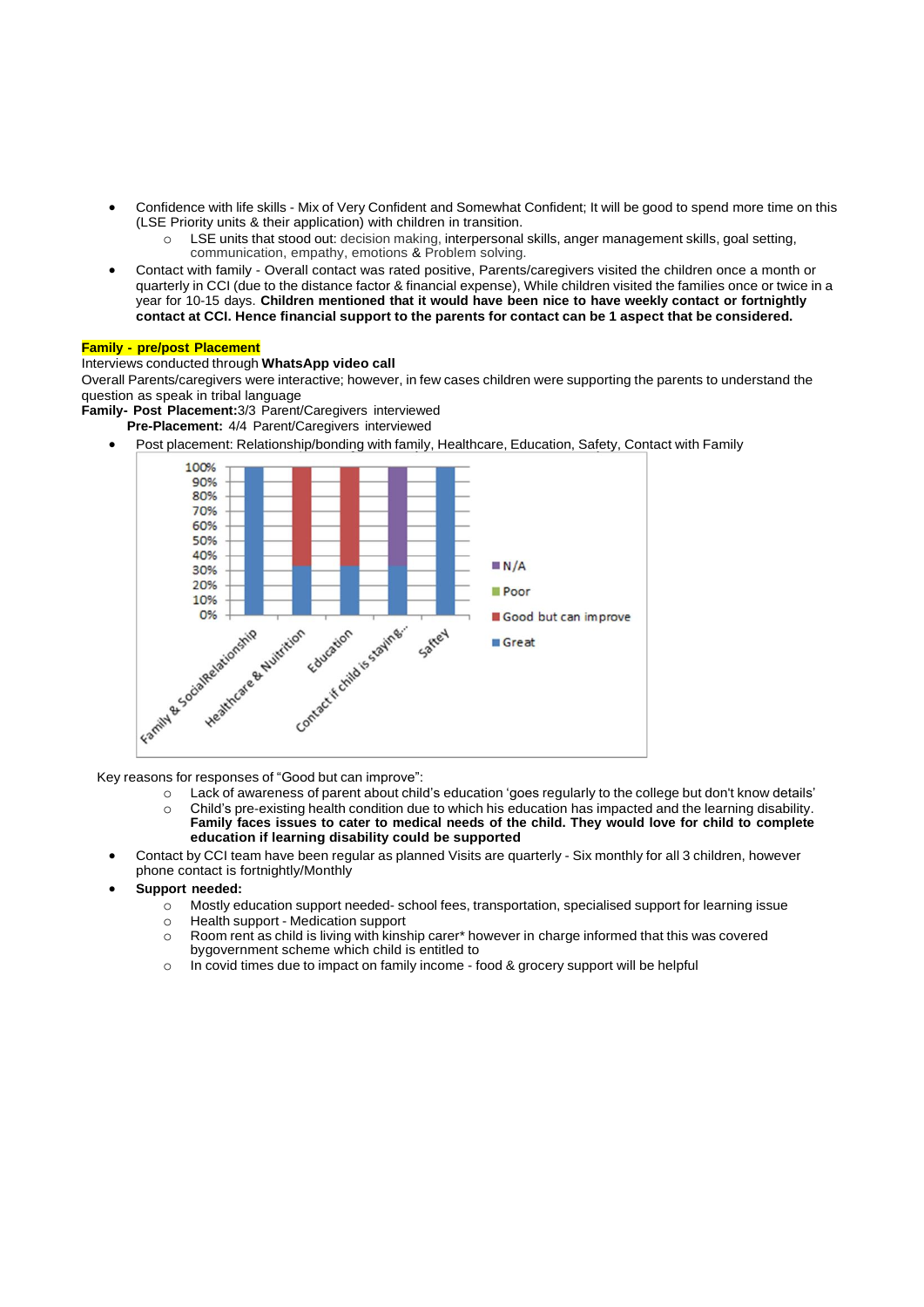| 100%<br>90%<br>80% |                                                                                                   |                                                                                                             |                                                                     |                                                     |             |
|--------------------|---------------------------------------------------------------------------------------------------|-------------------------------------------------------------------------------------------------------------|---------------------------------------------------------------------|-----------------------------------------------------|-------------|
| 70%                |                                                                                                   |                                                                                                             |                                                                     |                                                     |             |
|                    |                                                                                                   |                                                                                                             |                                                                     |                                                     |             |
| 60%                |                                                                                                   |                                                                                                             |                                                                     |                                                     |             |
| 50%                |                                                                                                   |                                                                                                             |                                                                     |                                                     |             |
| 40%                |                                                                                                   |                                                                                                             |                                                                     |                                                     |             |
| 30%                |                                                                                                   |                                                                                                             |                                                                     |                                                     |             |
| 20%                |                                                                                                   |                                                                                                             |                                                                     |                                                     | <b>No</b>   |
| 10%                |                                                                                                   |                                                                                                             |                                                                     |                                                     | <b>WYes</b> |
| 0%                 |                                                                                                   |                                                                                                             |                                                                     |                                                     |             |
|                    | parents/caregiver<br>Inclusion in the decision<br>related to child's care<br>and placement by CCI | Effectiveness of the<br>preparation for<br>transition & support<br>services - including<br>home visits (pre | Individual & Joint<br>counse lling session with<br>children by MHRP | Alligned with current<br><b>Contact Arrangement</b> |             |
|                    |                                                                                                   | placement discussions),<br>resource linkages etc                                                            |                                                                     |                                                     |             |

- All the parents/caregiver felt inclusive in the decision related to child's care and placement by CCI. 6 out of 7 caregivers mentioned regular visits by CCI team for SIR, Placement Plan (they were not sure about the terms but were very clear about the purpose of visits).
- Overall, 6 out of 7 Caregivers commented on the effectiveness of the preparation for transition & support services. \*1 child was reunified in 2018 when the Pilot had not commenced
	- $\circ$  5 of 7 parents have attended individual sessions & Joint session with children with MHRP and found them effective
	- o Planned MHRP intervention with 1 family in June
- Overall, all parents contact arrangements positively with no major concerns. Currently children are staying with them due to COVID lockdown; parents seem very happy and excited as they are able to spend a lot of time with them.
- Changes to the reunification process? No Change

# **Gokul**

## **Children Pre/Post Placement**

Interviews conducted through **Audio call** Overall children were very interested and interactive **Child - Post Placement:** 4/5 CHILDREN interviewed **Pre-Placement:** 3/4 Children Interviewed

- Post placement: **Relationship/bonding with family, Healthcare, Education, Safety, Contact with Family - all rated Great!** Happy to be back with their families. With couple responses of "Good but can improve" because:
	- o There was more focus on education at the CCI
	- o Insufficient water at their family home
	- o Feeling alone at home away from CCI friends
- CCI's continuing to follow up with reunified children every few weeks through phone and visits, children sometimes visit CCI too
- Couple of girls mentioned that even though they felt consulted about their reunification process, child's right to be heard needs to be considered before reunification for other children as well, and there should be time **for children to prepare mentally before moving back, including counselling**.
- Girls generally felt they had some control of their stay in the CCI and consulted by the CCI staff and CWC during the placement process, including discussions on health/education/plans for the future. Except a couple cases of No or Not Sure, so there's scope to improve children's involvement. Otherwise, they found CCI staff to be very helpful in ensuring they had their needs met for health and higher education
	- $\circ$  They were part of the children's committees so helped make decisions in CCI and gain leadership that way, involved in ICP
	- o Harshada: she uses the suggestion box, individual meeting SW, discussion with LSE training. She thought she has already had good platform to share and talk about the issues.
	- o 1 child wasn't aware she's in the planning/transition process, so could be lack of communication there
- **Individual and counselling by MHRP - # of sessions could increase, and in some cases weren't conducted**; however, when they were conducted, quality has been great
	- o Similarly, Group counselling generally found to be going well, but scope for having more sessions and better quality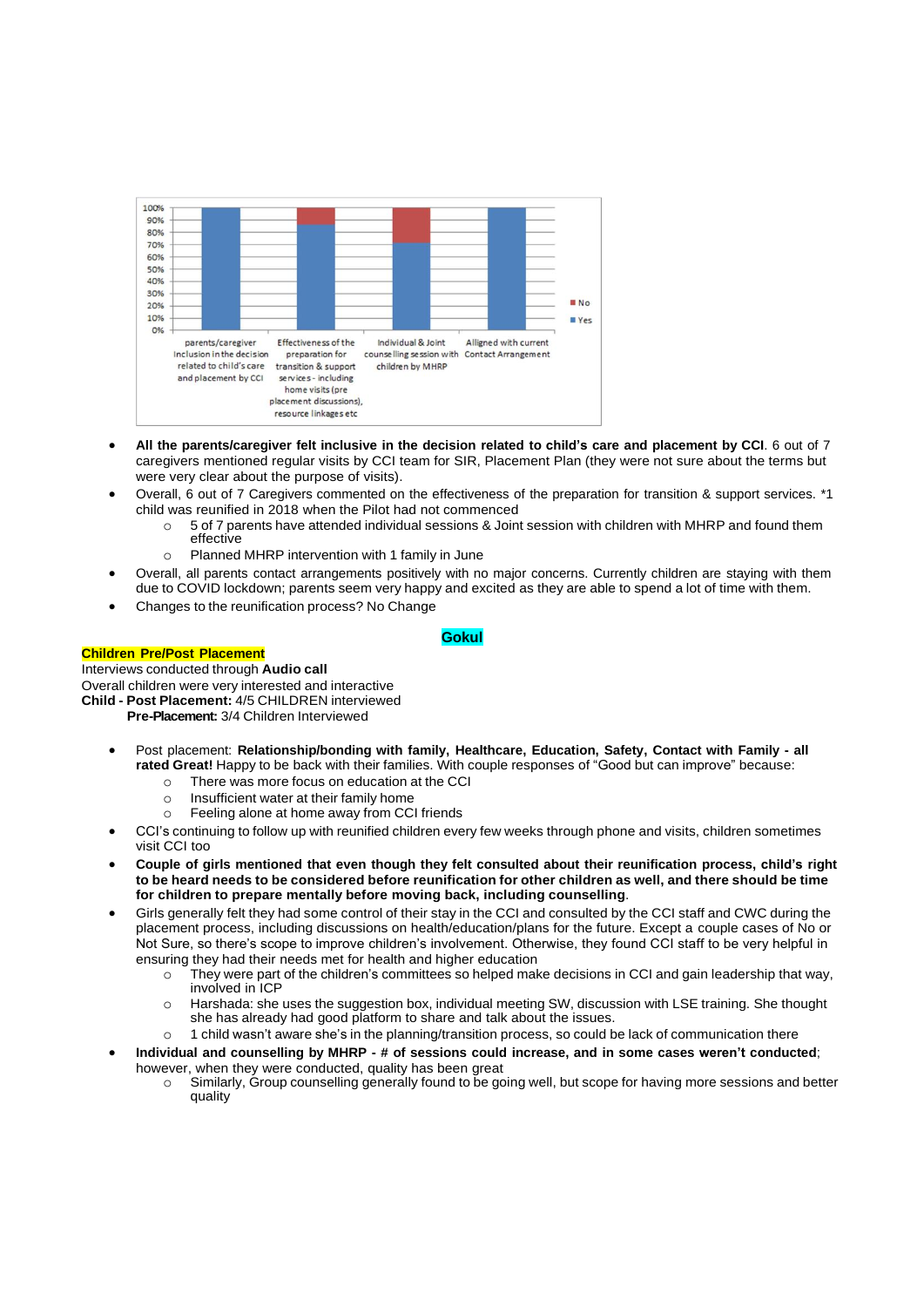- There could be more joint sessions with parents/caretakers going forward and some haven't been conducted at all. However, quality when they do take place has been good.
- Could use more sessions of Lifebook work and some hadn't had any sessions yet. Qualities of sessions were good, but some scope for improvement
- Confidence with life skills Mix of Very Confident and Somewhat Confident; Can spend more time on this **with children in transition.**
	- LSE units that stood out: expressing emotions, interpersonal communication, study skills, goal setting, positive thinking, self-awareness
- Contact with family most girls seemed to have regular contact with family through phones calls every week or couple of weeks, and visits once a month or every couple of months. However, a couple have not seen their family in some time (1 said family hasn't visited in 3 years)

Other - while CWC did consult children during extension orders, reunification seems to be discussed when child is approaching age limit. Need to work with CWC on being more proactive about family placement before aging out.

## **Family - pre/post Placement**

*(NOTE: many answers left blank, may have had trouble understanding questions)* Interviews conducted through Audio call Overall Parents/caregivers were interactive **Family - Post Placement:** 2/3 Parent/Caregivers interviewed

**Pre-Placement**: 3/4 Parent/Caregivers interviewed

- **Post placement: Relationship/bonding with family, Healthcare, Education, Safety, Contact with Family - all rated Great!**
	- o One response "Good but can improve" because there was tension btw mother and extended family but it's getting better
	- o Healthcare facilities available, and sometimes services even free of cost. However sometimes for more serious cases they need to go to Ratnagiri which is further
- Support needed: **Mostly education support needed for some girls (e.g., Harshada wants to be pilot) schoolfees, transportation, stationary; education was reason for admitting children into CCI in the first place for some girls**
	- o 1 mother needed support with safety needs to either get part time job to spend time w children or someone to look after children while working
- **Need more consultation from CWC with parents, and discussion on child's ICP/SIR seems to be lacking**  most answered No or Not Sure. However, they did get updates on children's health/education/plans for future through CCI.
	- o 1 caretaker said she visited the CWC but did not have any discussion on the transition or placement plan once child was admitted
- Individual counselling with MHRP and joint sessions with children mostly not conducted
- In some cases, parents not able to visit children due to distance or because children not allowed to go home for holidays (CWC order since last year). Would want to see their children more.
- Only receiving support from Gokul, not linked with any other resources
- **Changes to reunification process? One response:** *Before reunification with family, child needs to be* discussed and her opinion should be upheld, later stage family of the child needs to be consulted then *placement should be planned.*
	- o *Need to consider safety of community before placement*

## **Key Takeaways from the Surveys**

- *How are children and families doing?* Seems like they're doing pretty well at both CCIs and enjoying their family placements! Huge success as that's the main point of the program.
- *What made it a good/bad experience, and how could it improve?* Children and families happy to be together. In some cases, however, they miss their CCI friends and are missing some services that CCIs provided, like focus on education and access to enough water. CCIs and CWCs will need to address these needs through assessments and support during the transition period, and can think how to ease children transition by maintaining contact with the CCI children (not just the SW)
- *How did/do they find the placement process? What made it good/bad and how could it improve?* Seemed like most children and families felt heard and supported by the CCI during the whole placement process and follow up.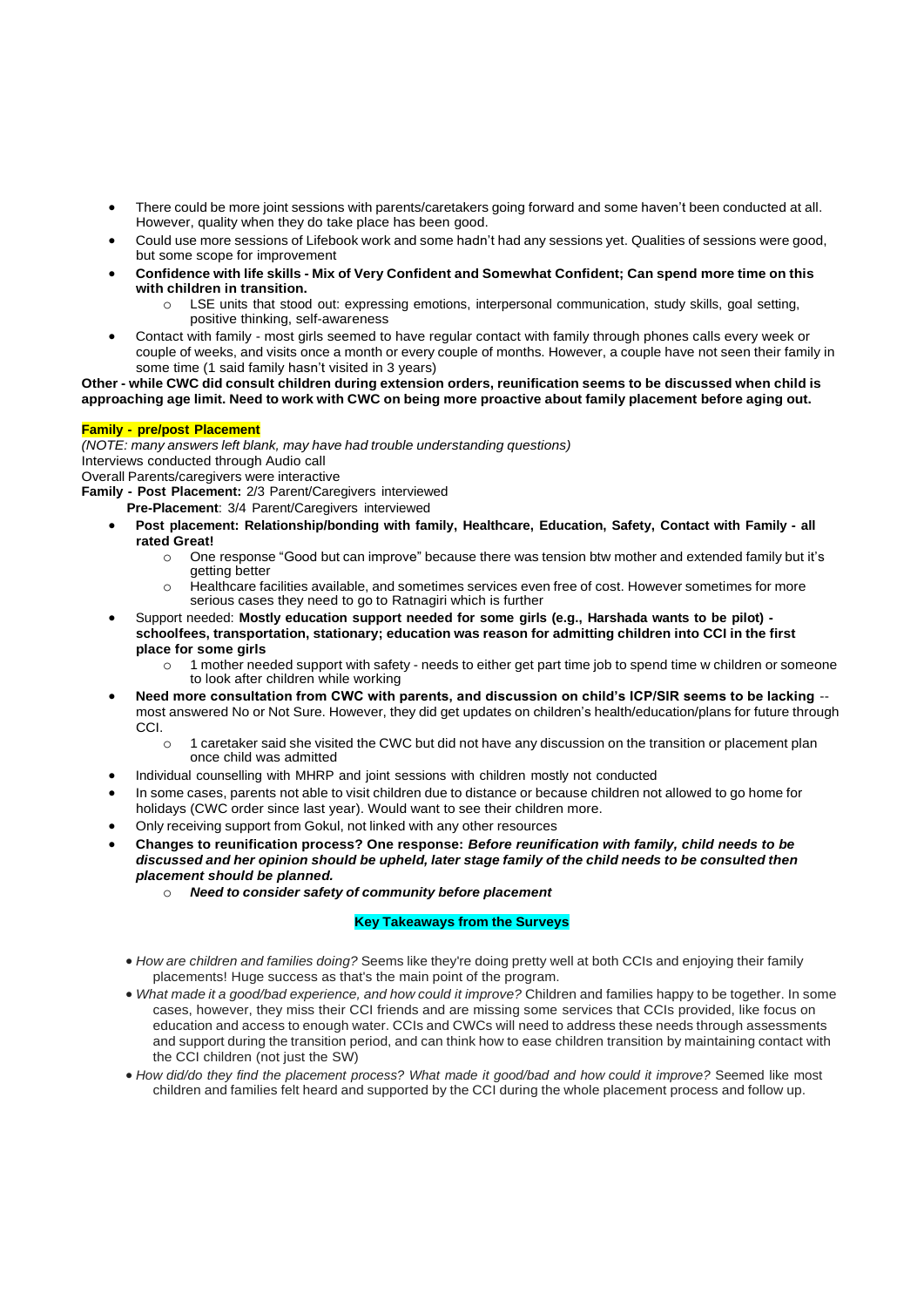- however, the CWC at Gokul could work on involving them more; more counselling sessions can be done, especially at Gokul; support for more in-person contact btw children and families can be done for both CCIs pre-placement
- children seem generally confident in LSE, but can spend more time on this pre and post placement. Units that stood out and can be emphasized for children at other CCIs: decision making, problem solving, interpersonal communication, anger management, goal setting, empathy, expressing emotions, study skills, positive thinking, self-awareness
- *Areas of support needed:* Education (school fees, transportation, parents' involvement, etc.) even after placement, followed by health (access to medication). These will need to continue to be a focus area for resource mapping, discussion during case mgmt. and maybe what CCI's can redirect their efforts towards instead of being a CCI (just a thought, maybe not)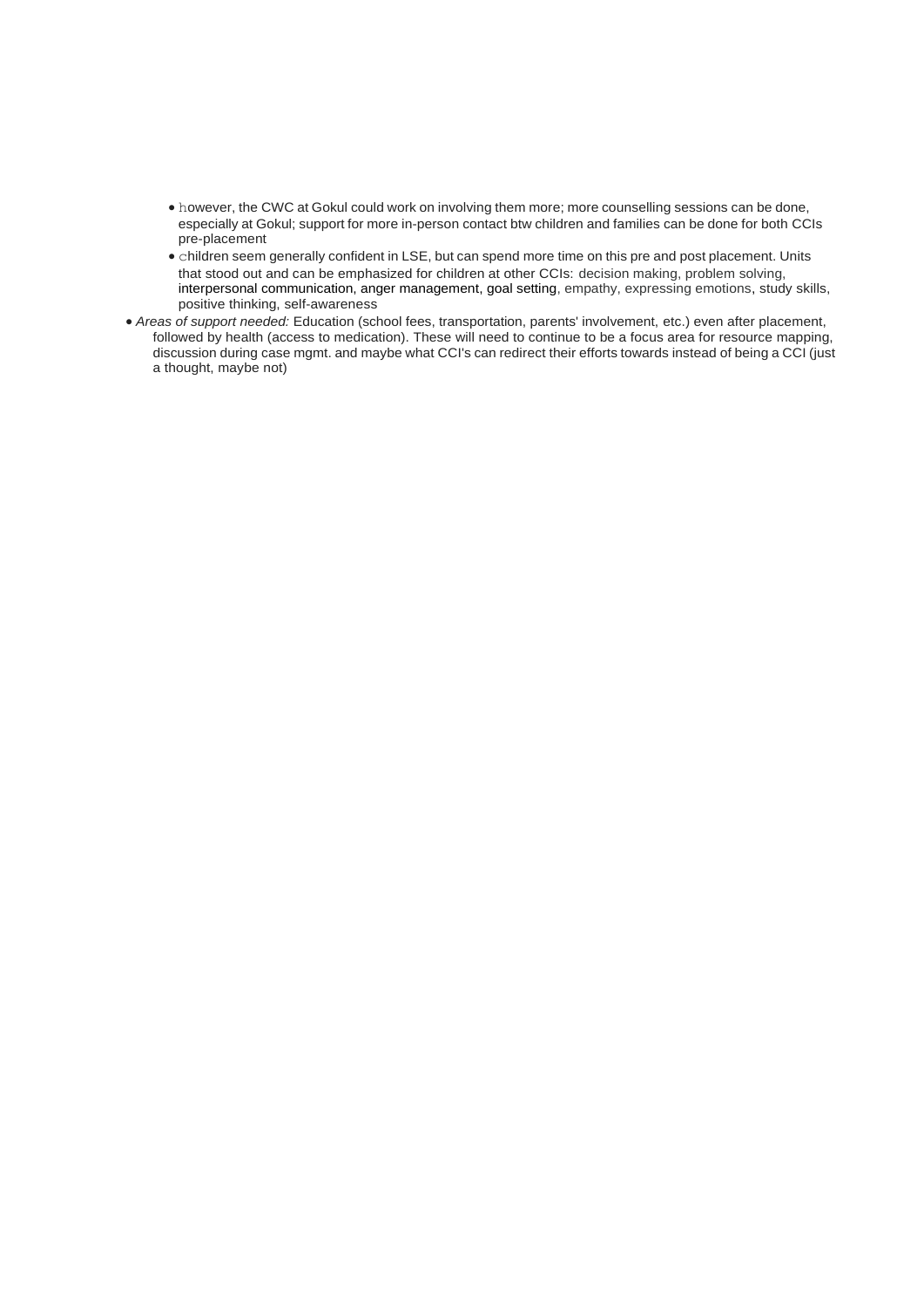## **Annexure 3**

## **The overall Feedback on the 'F-BAC training Units'**



*\* Source Survey CCI team - See Learnings & Way forward in the notes*

## **Key Points from the graph:**

- Mostly all units have been rated 'useful' at different degrees
- As AARAMBH is not a JJ license home they have not utilised the adoption process yet
- The Lifebook work at Gokul has yet to begin hence ratings seem scattered. This unit will need more understanding as well

#### **Lessons learnt:**

- Need to focus on enhance understanding on alternative care options including Adoption Process helping the team understand the concept and how it can be utilised in their context. It may be useful to have a separate unit with basic understanding on all alternative care options
- Lifebook work is a therapeutic tool & needs the facilitator be skilled in counselling hence social workers find it difficult to facilitate the session. The session needs to be structured and to be conducted by trained counsellor preferably Mental Health Resource Person (MHRP)
- Constant need to evaluate understanding of the CCI implementation team on F-BAC unit through revisiting the units again, having q & a sessions & also understanding how effectively the team is able to utilise the units in practice

#### **Way Forward:**

- Miracle to review the original F-BAC Training units ensuring they are updated. Timeline: July 2020
- Lifebook work to be initiated at Gokul CCI by MHRP with children in Planning stage. Timeline June 2020
- Also revisiting the Lifebook work unit to see if it can be simplified for SW to facilitate the session. Timeline July 2020 (while reviewing F-BAC units)

Evaluate understanding of the CCI implementation team on F-BAC units & also understanding how effectively the team is able to utilise the units in practice by planning F-BAC refresher session during Mentoring visits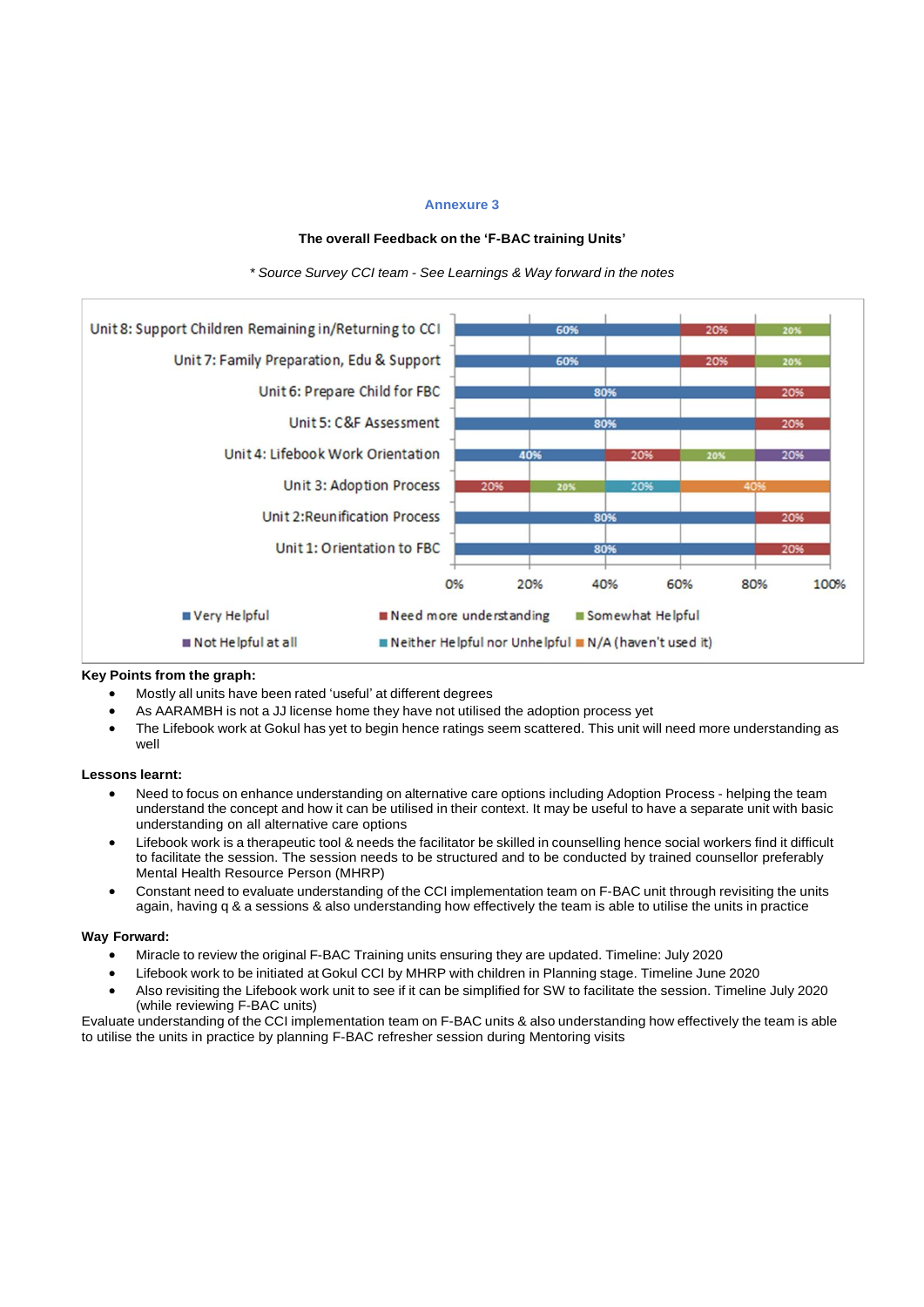#### **Annexure 4 Major Activities Planned in Year 2 (April 2020 - March 2021) Based on Way Forward** *(Note: Quarter are mark per Calendar Month e.g., Q2: April – June)*

| <b>Activities Planned</b>                                                                                                                                                                                          | <b>Timeline</b> |
|--------------------------------------------------------------------------------------------------------------------------------------------------------------------------------------------------------------------|-----------------|
| Expedite Case Management at Both CCIs                                                                                                                                                                              | Q2              |
| Logistical Planning for transitional Planning for children based on expedite Case Management                                                                                                                       | Q2              |
| <b>Staff Recruitment for Gokul</b>                                                                                                                                                                                 | Q2/Q3           |
| Evaluate understanding & application of F-BAC units of CCI implementation Team                                                                                                                                     | Quarterly       |
| Envisioning exercise - Lead by CCI                                                                                                                                                                                 | Q2/Q3           |
| Miracle to review the original F-BAC Training units & revise the same                                                                                                                                              | Q3              |
| OD Exercise for role clarity for AARAMBH                                                                                                                                                                           | Q3              |
| Based on Envisioning work rework/ update the evolving plan (Review every Quarter & Update)                                                                                                                         | Q <sub>3</sub>  |
| Working Group / Steering Committee Formation & Activation                                                                                                                                                          | Q <sub>3</sub>  |
| Developing Advocacy Plan                                                                                                                                                                                           | Q <sub>3</sub>  |
| MDT Meeting for case discussions activation                                                                                                                                                                        | Q <sub>3</sub>  |
| Child Participation through activation of F-BAC Committee - AARAMBH                                                                                                                                                | Q <sub>3</sub>  |
| Child Participation through activation of F-BAC Committee - Gokul                                                                                                                                                  | Q <sub>3</sub>  |
| Community Assessment - if community initiative is part of CCI's Vision                                                                                                                                             | Q4              |
| Parents/Caregiver Meeting both CCIs Lead by CCI team                                                                                                                                                               | Q4              |
| Develop Strong Linkages & Network groups within the community for Family Strengthening                                                                                                                             | Q4              |
| Capacity Building training programs/workshop for local authorities and key stakeholders to involved in<br>gatekeeping - with support of state Machinery where CCI takes lead in organising this (remote/in person) | Q4              |
| Start working on the vision plan of the CCI                                                                                                                                                                        | Q <sub>4</sub>  |
| CCI measure progress & impact Programme plan, activities with Miracle's Support                                                                                                                                    | Quarterly       |
| Target for Placement by end of Year 2 ensuring ALL STEPS in Case Management Processes:<br>AARAMBH: 13 Children<br>Gokul: 5 Children                                                                                | Q1*2021         |